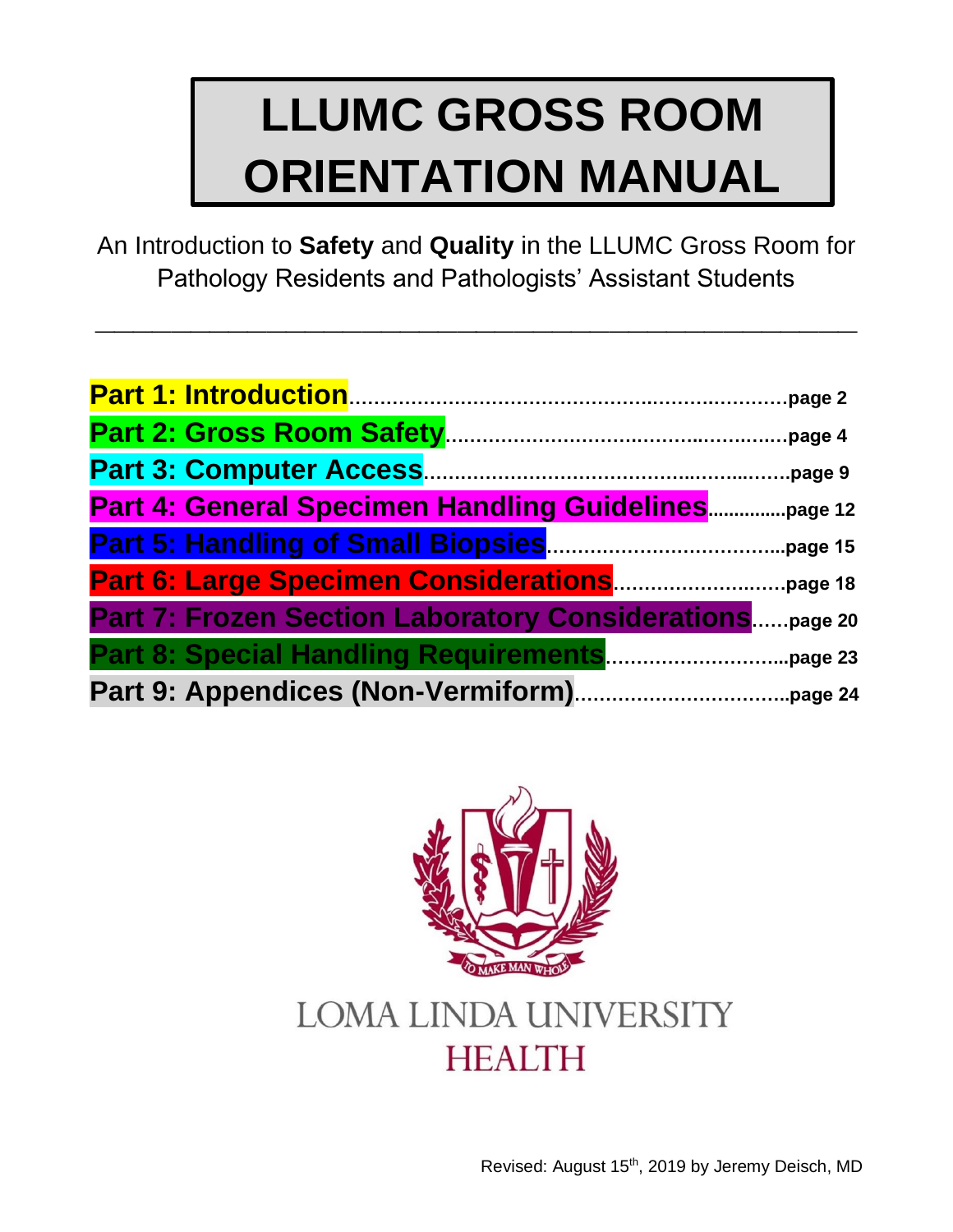### **PART 1: INTRODUCTION TO THE LLUMC GROSS ROOM**

Welcome to the Loma Linda University Department of Pathology! This document is to assist you in orienting to the workflow, tools, and procedures that will help to ensure both quality and safety for everyone involved in the process of pre-analytic surgical pathology - everything that goes into producing both the gross descriptive report *and* high quality, well-sampled histologic slides that are requisite in producing an accurate and clinically useful pathology report. As PA students and pathology residents, you are the eyes and hands of the pathologists in the gross room. For questions relating to gross room workflow and procedures, utilize this document, the supervising gross room PAs, attending surgical pathologists, and the standard operating procedures (SOPs) for guidance.

**STANDARD OPERATING PROCEDURES**: SOP documents are located in the shared drive in the following pathway…

(SHARED  $\rightarrow$  PATHOLOGY  $\rightarrow$  GENERAL  $\rightarrow$  MC AP POLICIES AND PROCEDURES  $\rightarrow$  SURGICAL PATHOLOGY MANUAL MC  $\rightarrow$  INDEX TO ANATOMIC PATHOLOGY PROCEDURE MANUAL MC)

**EVALUATION CRITERIA**: Over the course of your rotation, your evaluations will incorporate input from a variety of sources. Evaluation criteria vary based upon the type of rotation (PA student / Pathology resident) and are tailored to the experience level of the student/resident. Direct observation by supervising PAs and attending pathologists, quality of interpersonal interactions, openness and response to feedback, and quality of work produced, and post-analytic feedback from the attending surgical pathologists are the primary data points assessed. Rotating PA students are evaluated by the supervising PAs, and pathology residents are evaluated by the surgical pathologists *and* the supervising PAs.

**SCHEDULING/WORKFLOW:** Schedules for attending pathologists, PAs, pathology residents, PA students, and neuropathologists are posted in the gross room bulletin board. The schedule is useful for determining what pathologist will likely be reading a particular case and, if complex, should be consulted with questions as to the ideal approach to sampling the specimen. The current workflow from specimen receipt to signout is as follows:

#### DAY 1: GROSSING

- Specimen receipt
- Accessioning
- Gross examination

#### DAY 2: PREVIEW

- Histology slides prepared
- Preview cases
- PM RFS interpretation
- Accessioning

• Gross examination

#### DAY 3: SIGN-OUT

- Sign-out cases with "SR" attending pathologist
- PM RFS technical coverage
- Afternoon RFS interpretation

This workflow diagram demonstrates the typical cycle for pathology residents. For pathology residents, in addition to the above-listed duties, residents should address their QA forms arising from the previous day's grossing immediately after morning conference. If you have a question about how to best fix a QA, seek guidance from the supervising PAs and/or the I/Q pathologist.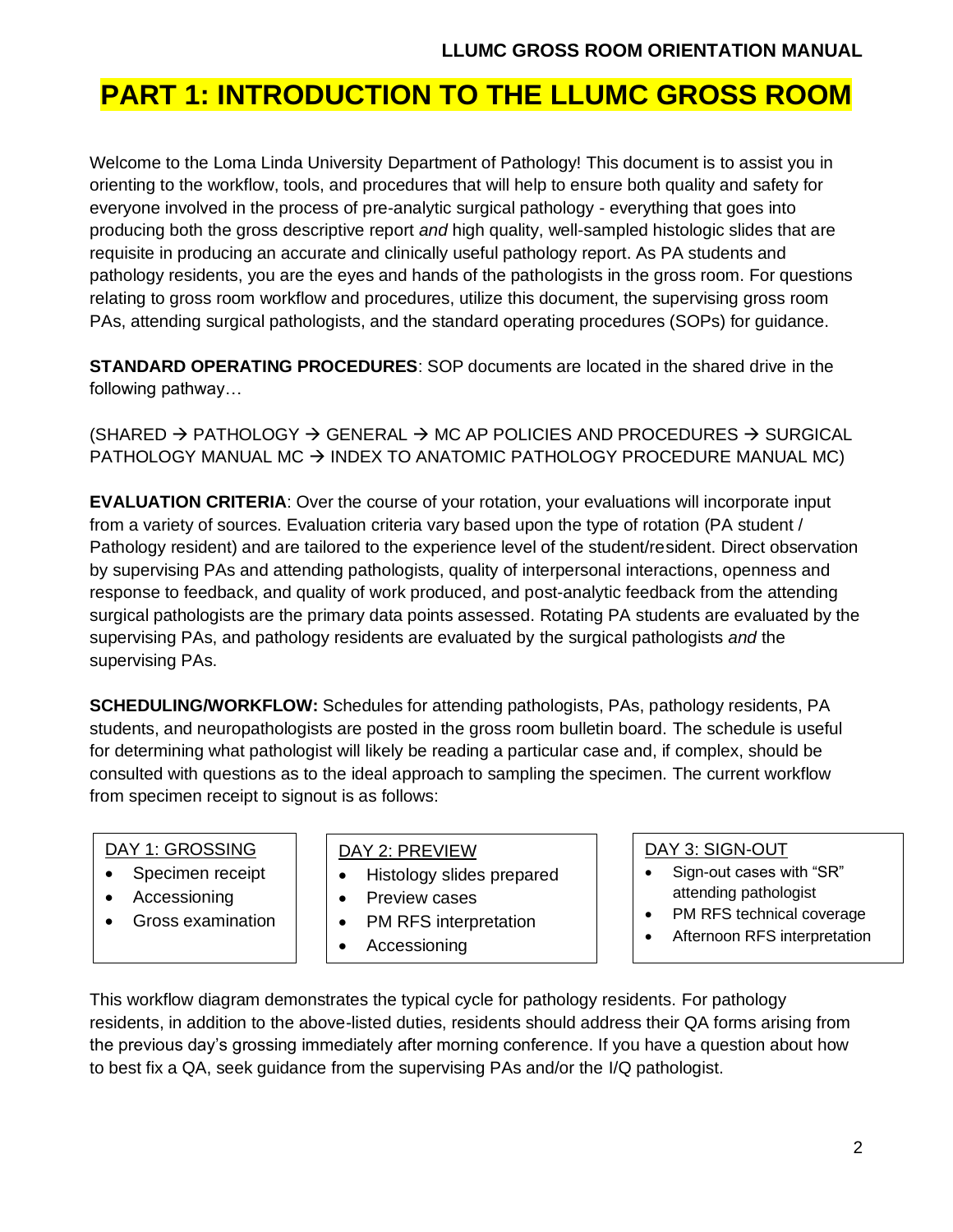The PA student workflow is more uniform, as case preview and sign-out days are not applicable to their rotation. PA students are expected to proofread and edit their gross descriptions from the previous day and address any QA forms that may have arisen from the previous day's specimen grossing. Afterwards, PA students should take cases that are commensurate with their level of experience and the daily workload. It is the responsibility of the supervisory PAs to determine the appropriateness of case selection by PA students.

**INSTRUMENT BOX SIGN-OUT**: Color-coded gross room instruments (i.e. scalpel handles, forceps, scissors, etc) are assigned to students/residents at the beginning of the rotation. It is the responsibility of the student/resident to maintain the integrity and cleanliness of this set and return the set in good condition at the end of the rotation. The supervising PAs maintain a sign-out log of case sets.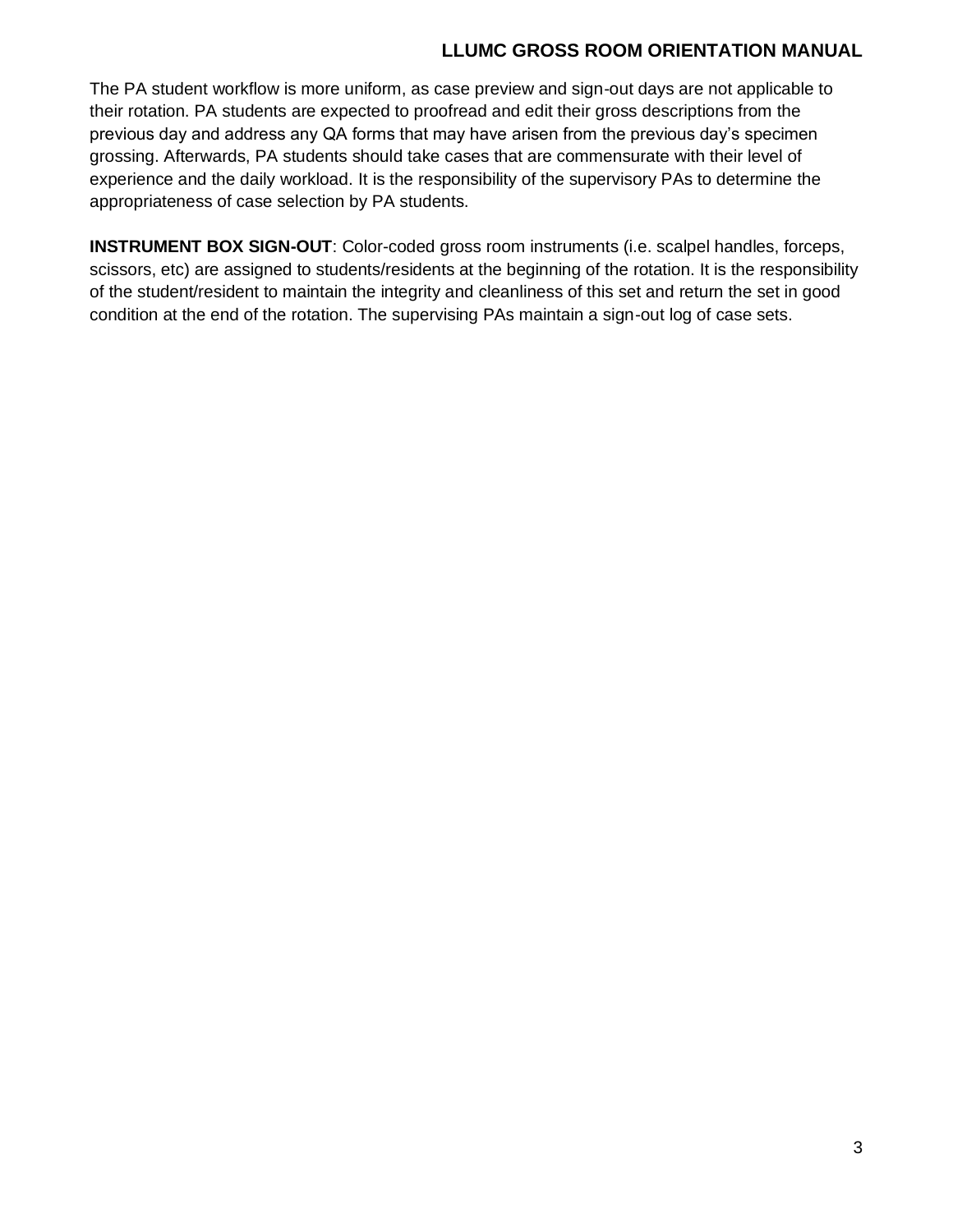### **PART 2: GROSS ROOM SAFETY**

**SAFETY DATA SHEET**: The SDS is an online resource that contains information about chemicals and potential hazards in the gross room. In the histology laboratory, due to the need for a variety of histochemical and processing procedures, there are numerous potential hazards that may be encountered. In the gross room, however, the list of chemicals is much more limited. Aqueous formaldehyde solutions and a selection of biologic disinfectants are the primary agents encountered in the gross room. Mechanical ventilation systems and utilization of proper personal protective equipment (PPE) will minimize the risk from these chemicals. However, in the event of equipment failure (e.g. power failure disabling mechanical ventilation, liquid spills), information about the chemical in question can be found in the online SDS. The path to locate the SDS is as follows: 1) Open Internet Explorer; 2) From the home page, select "Resources"; 3) Select "General Interest"; 4) Select Safety Data Sheets – from Maxcom; 5) Click on "Common MSDS" link to open Maxcom site.

**EMERGENCY CODES/EVACUATION PROTOCOL**: In the event of an emergency, instructions to evacuate will be relayed by the emergency intercom system and/or supervising laboratory personnel. Evacuation protocols (horizontal and vertical) are maintained in the **Safety Manual**, located on the shelf in the histology front area. Below is the color code alert system utilized at LLUMC:

- **CODE RED – Fire**
- **CODE PINK – Infant Abduction**
- **CODE PURPLE – Child Abduction**
- **CODE YELLOW – Bomb Threat**
- **CODE GRAY – Combative Person**
- **CODE SILVER – Hostage/Active Shooter**
- **CODE ORANGE – HAZMAT Spill/Release**
- **CODE GREEN – Missing High Risk Adult**

In the event of an emergency, instructions will be relayed over the intercom, by supervisors, or emergency responders. Please follow their instructions for your personal safety and to assist those responding to the incident. It is the responsibility of all personnel to know the locations and use of the following:

- Emergency telephones: Grey telephone in the transcription office (on wall next to copier). Will work even if there is a power failure. There is a list of emergency contacts posted adjacent to the phone. Do not use this phone for nonemergency communication.
- Flashlights: Battery powered flashlights are attached to wall in the frozen section laboratory, histology, and the transcription office.



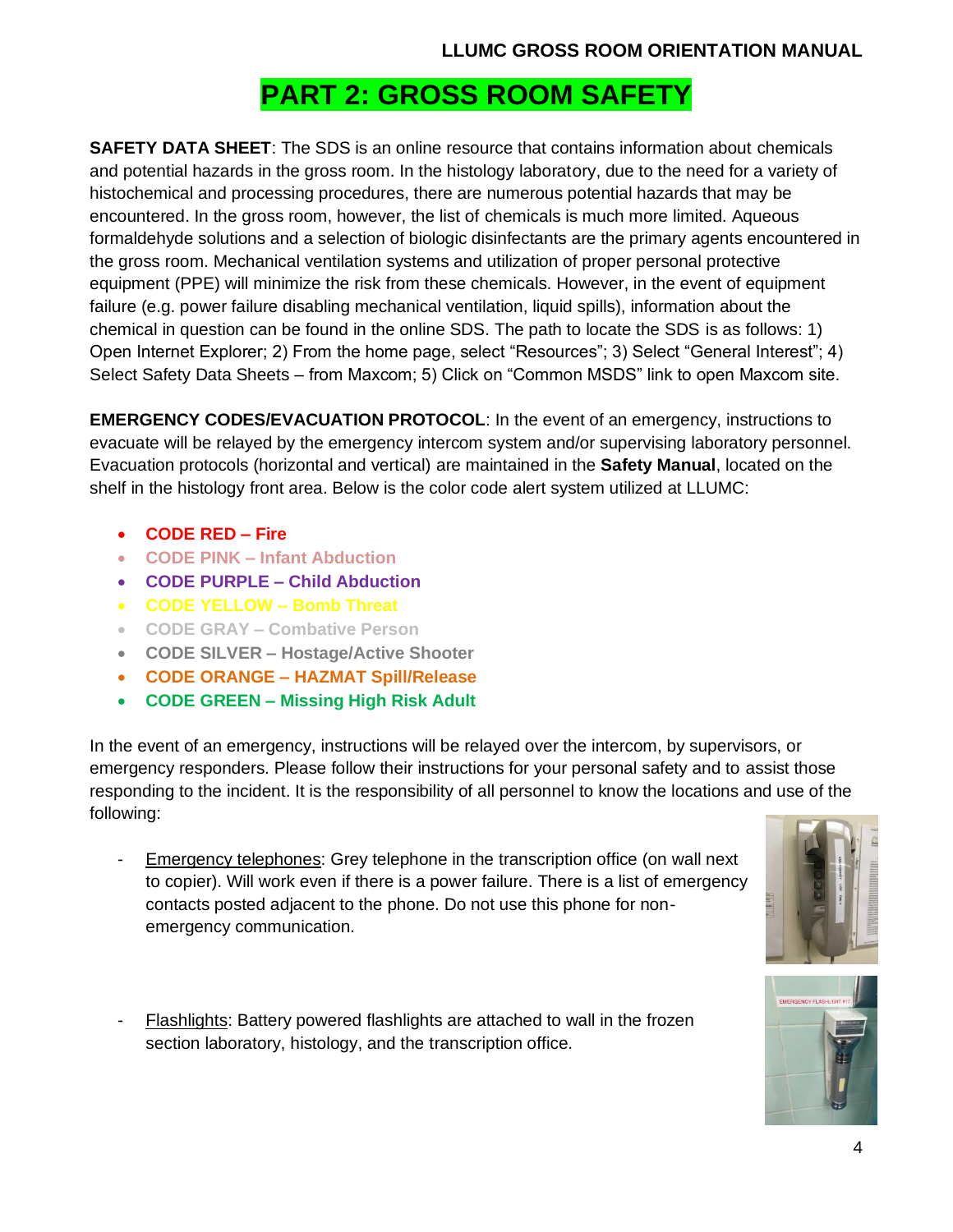- Eyewash stations: Exposure of the eyes to dangerous chemicals is particularly worrisome; damaging the membranes covering the cornea can result in permanent blindness; prompt treatment can minimize risk of long term visual deficits.

There is one eye wash station in the gross room, one in the histology laboratory.

Turn on eye wash station, hold eyes open with your fingers, and **flush for at least fifteen minutes**. Remove contacts and seek medical attention.

- Emergency showers: The emergency shower is located in the histology laboratory. The concept is similar to that for the eyewash station. Remove contaminated items of clothing, jewelry, and **flush affected area for at least fifteen minutes**. Then seek medical attention.

- Fire extinguishers:
	- *PASS* acronym is a reminder of the appropriate use of a fire extinguisher
		- P: *Pull* pin
		- A: *Aim* the extinguisher
		- S: *Squeeze* the trigger
		- S: **Sweep** extinguisher from side to side
- Alarm pull stations: There are several fire alarm pull stations in the department. The closest to the gross room is in the hall across from the frozen section laboratory.
- Panic button: A small button is present in the upper left hand corner of the first resident grossing station (closest to the telephone). Pressing the button triggers an alarm in security. Security personnel will call and come to the gross room when summoned.
- First Aid kit: First aid kit is located in the histology laboratory.
- N95 masks: Located in the frozen section laboratory (on cart adjacent to wall to left of microscope table). Fit testing for N95 masks is performed at the time of PA student/resident orientation.









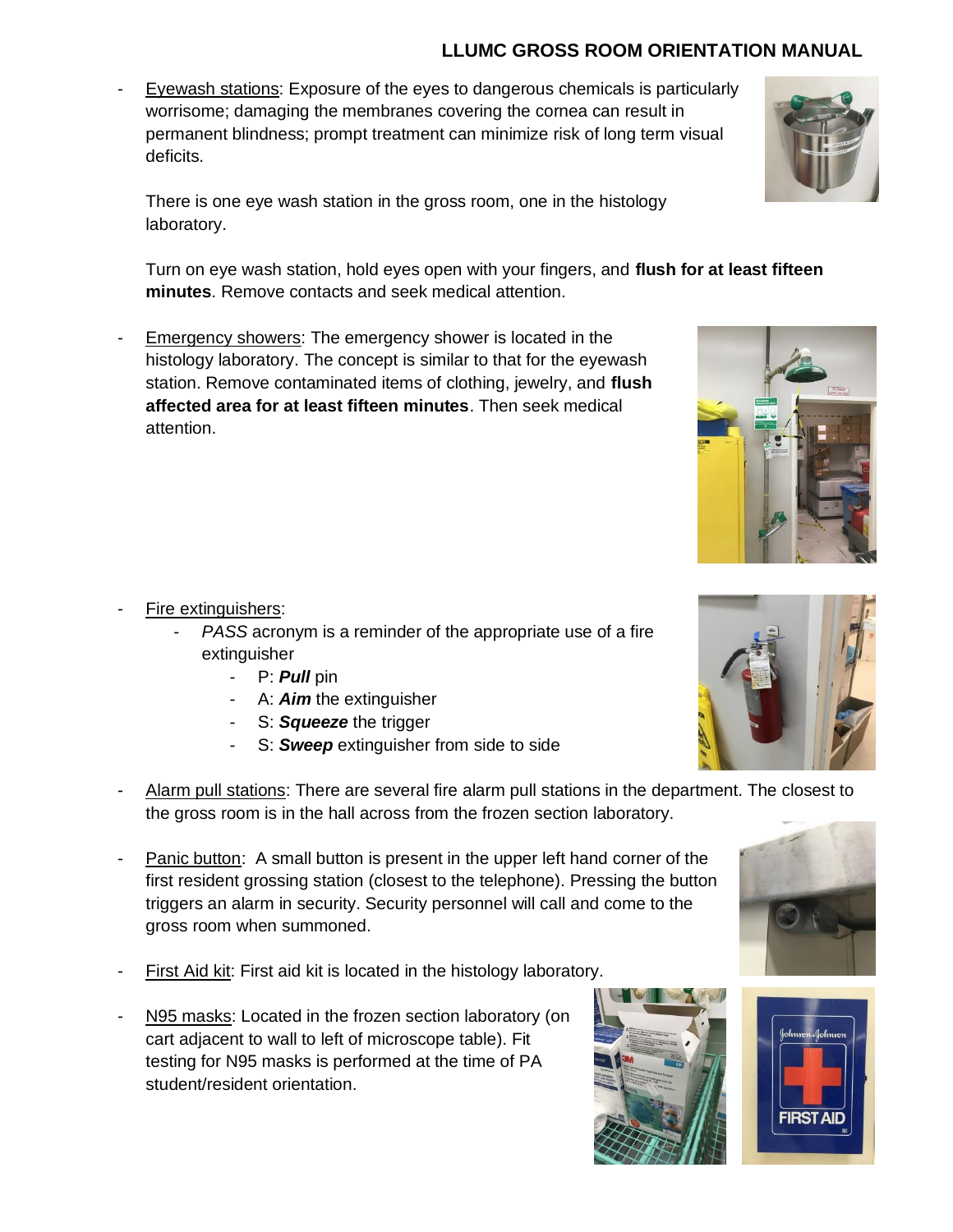**EVACUATION PROTOCOL**: In the event of an evacuation, the Surgical Pathology designated assembly site is parking lot "DP" – Dental Patient parking. See the map to the right.

#### **EARTHQUAKE RESPONSE**: "Duck, cover, and hold"

**PERSONAL PROTECTIVE EQUIPMENT (PPE)**: All personnel in the gross room (PAs, PA students, Pathology residents, observers (medical students, potential applicants) are required to wear proper PPE while in the gross room. PPE items are available on



the cart immediately adjacent to the door to the gross room. For those directly handling specimens (or in very close proximity to the specimen), wearing the following items is required:

- Eye protection (either face shield, personal eyeglasses, or protective goggles)
- Waterproof apron
- Protective sleeves
- Gloves
- Shoe covers (to minimize tracking of biologic agents on shoes)

For those observing and not directly handling specimens (i.e. with a low risk of exposure), a protective waterproof apron is generally sufficient. Two additional points to remember when handling specimens is to remain as close as possible to the negative pressure ventilation at the grossing stations to reduce exposure to formaldehyde fumes. In addition, if there is a suspicion for an airborne infectious agent (e.g. tuberculosis) in a particular specimen, examination within a fume hood in the gross room is required.

**FORMALIN SAFETY:** In anatomic pathology, 10% formalin solution is used (3.7% formaldehyde solution) for tissue fixation, appropriate for histologic processing, reduction in potential infectivity, and prevention of tissue breakdown. Formalin is clear and colorless, with a characteristic pungent odor. Possible routes of exposure (inhalation, direct contact, ingestion) are minimized by both use of PPE (see above) and environmental controls (ventilated grossing stations), as well as being mindful of specimen handling techniques to reduce exposure. There are procedures in place to handle formalin spills, depending on the volume of solution involved.

- < 10 mL = **minimal spill**. No special procedures required. Can be cleaned up quickly with paper towels.
- 10 mL 1 L = **small spill**. Use formalin spill kit to clean up solution. Can be readily handled by gross room personnel.
- > 1 L = **large spill**. Call Safety Officer and/or Hazmat to handle spill cleanup.
- Both small and large spills must be reported to laboratory manager (Daniel Sorace)

Please see the LLUMC Pathology Formalin Safety Training Documentation for further information.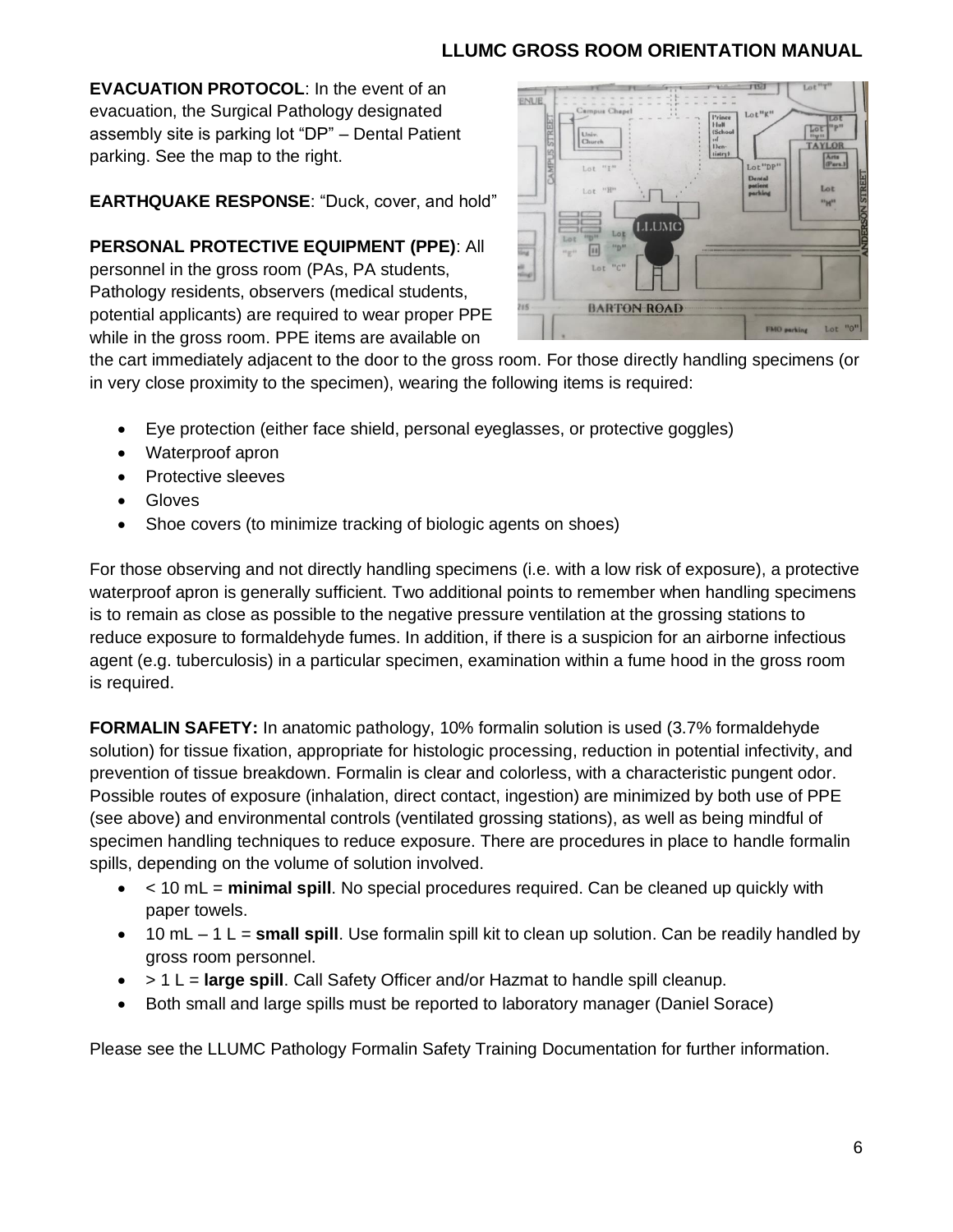**INJURY/EXPOSURE PROTOCOL:** Utilizing proper sharps precautions (e.g. disposing of used and/or unnecessary sharps, keeping an organized and clean grossing station, knowing the locations of potential sharps at all times) helps to minimize the risk of injury. However, there are occasional injuries that occur in specimen handling. Although there are risks at all steps of specimen handling, the most common are of injury is in cuts to the hands/fingers in the frozen section laboratory. In addition, some specimens contain intrinsic sharps hazards, such as localization needles, metal staples, bone fragments, that can pose a risk to those handling specimens. Although all cases should be handled as potentially infectious, extra precautions (i.e. "double gloving", prolonged formalin fixation prior to grossing) may be taken in cases with known high-risk infections such as hepatitis C and/or HIV.

In the event of an injury and/or exposure, all LLU students will follow the LLU Student Exposure Protocol. Important components of this protocol are initial response at the site of exposure (e.g. cleaning the affected sites), collection of relevant data (name and MRN of source patient), obtaining a Student Health code number, and reporting the exposure to the **Exposure Hotline (909-558-5078)**. See the diagram below for more detail.



### Student Instructions after a Blood/Body Fluid Exposure

LLU Pathology Residents will follow the Hospital Employee Injury/Exposure Protocol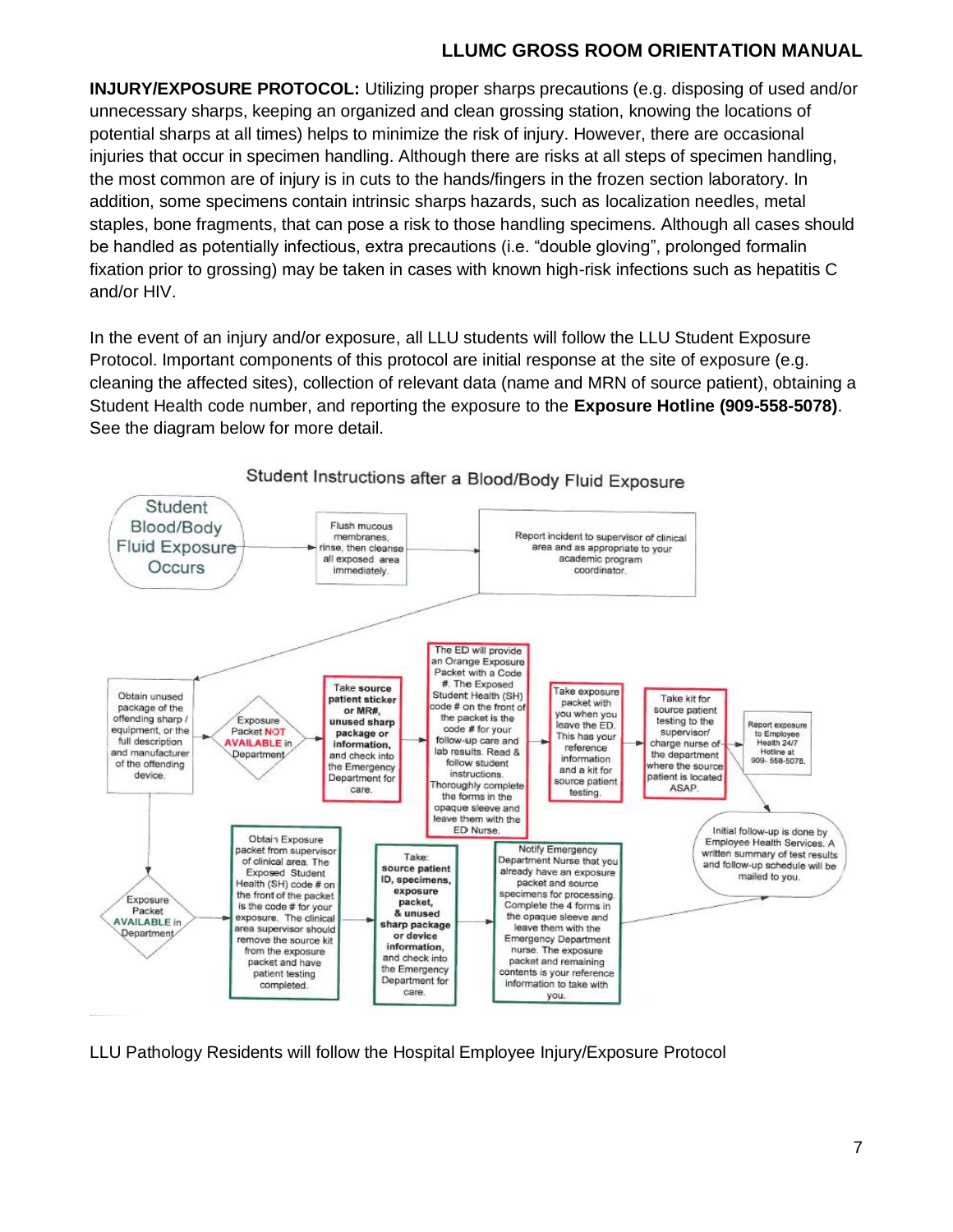**RADIOACTIVE SPECIMEN HANDLING PROTOCOL:** There is a slim possibility that a specimen containing a radioactive localization seed may come through the gross room during your rotation. Typically, there are seed localized partial mastectomy specimens. The pathologists and PAs have received appropriate training in the complex handling of these specimens. The general principles lie in minimizing the exposure to the small amount of radiation emitted by these seeds while localizing the seed, removing it from the tissue, documenting the number of seeds retrieved, and placing the seeds in a shielded container. Afterwards, retrieval of all seeds is confirmed by negative testing of the grossing area using the Geiger counter and a Neoprobe. Due to the complexity of handling these specimens and potential for radioactive contamination of the field if a seed is ruptured, handling of these cases should only be performed by staff PAs.

**FOOD/DRINK IN THE PATHOLOGY LABORATORY**: Given the exposure risk inherent to gross room personnel, food and drink are not allowed in the gross room, frozen section room, or histology laboratory. Food can be stored in the refrigerator in the pathology department break room or disposed of in trash cans prior to entering these areas. Do not dispose of food items (including wrappers, cans) in trash cans in these restricted areas. Doing so is presumptive evidence of violation of this restriction and may be cited by site inspectors if encountered.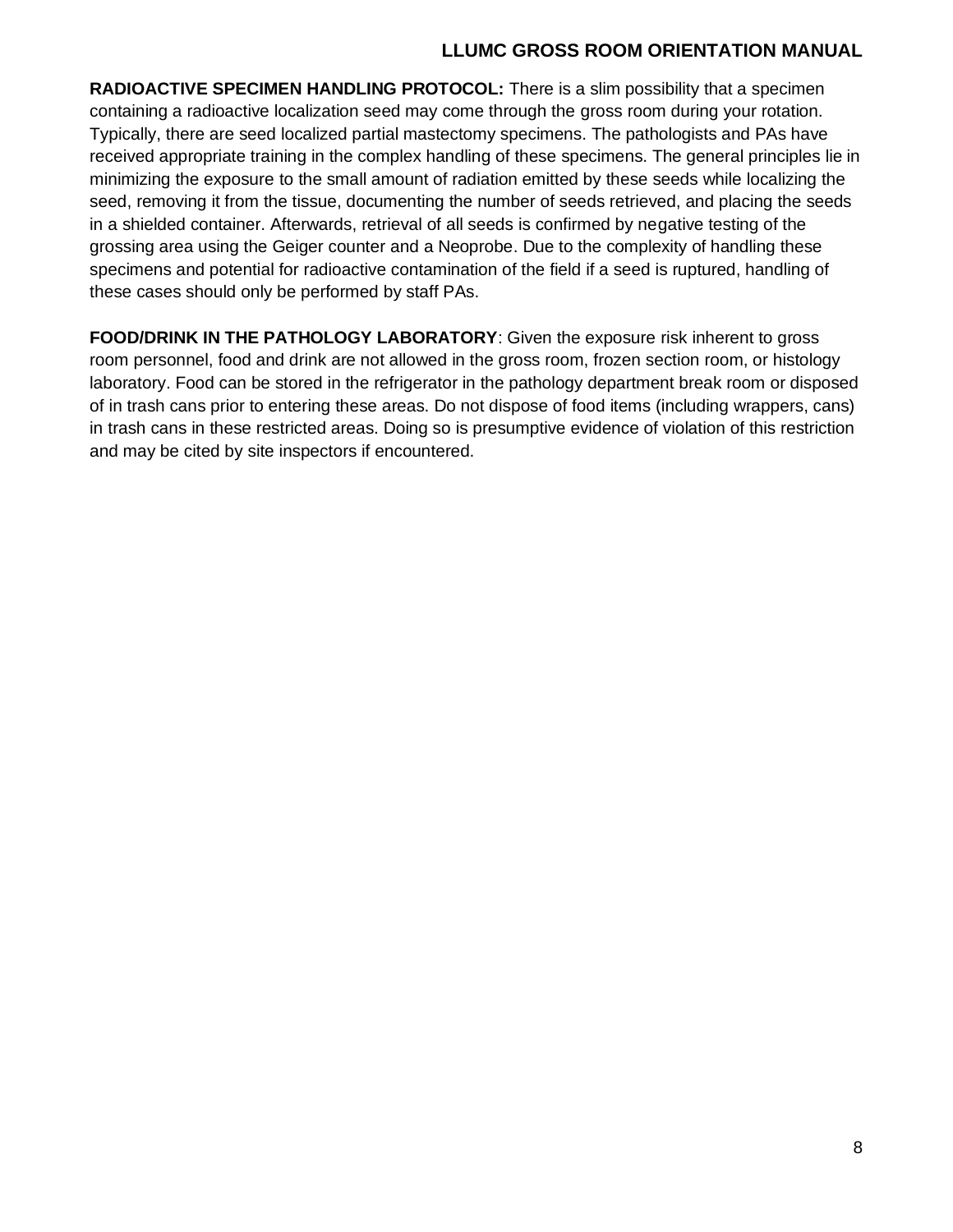### **PART 3: COMPUTER ACCESS IN THE GROSS ROOM**

Computers play an integral role in the workflow of the LLUMC gross room. The benefits of the integration of the pathology laboratory information system (LIS) are myriad, with the greatest benefit being the rapid accessibility of case information by all pathology personnel, regardless of their proximity to the gross room. The detriment of the reliance on these systems is that when they are not working properly (such as in situations when the network connection is down), "down-time" procedures have to be followed, stress increases, and productivity and efficiency is greatly reduced. Fortunately, these instances are relatively uncommon.

The laboratory currently uses several key systems for specimen processing. **Cerner** is the anatomic pathology LIS, and is critical for all steps of specimen accessioning, processing task entry and fulfillment, photographic documentation and storage, and all steps of diagnostic report generation. In addition, billing processes and non-printable case notes are functions of the Cerner LIS. However, Cerner is not a dictation/transcription system. For these functions (dictating gross and microscopic reports), **Winscribe Internet Author** is the system utilized at LLUMC. The hospital-wide electronic medical record (EMR) system is an EPIC product, referred to at Loma Linda as **LLEAP**. LLEAP is the primary source for clinical documentation, clinical laboratory results, etc. In the gross room, LLEAP is useful for obtaining relevant clinical information pertinent to specimen sampling; surgery operative reports, radiology reports, and endoscopy notes are useful for complex specimens. This portion of the orientation manual is dedicated to initial setup and confirming proper function of the relevant subsystems.

**COMPUTER LOGIN:** At LLUMC, the Windows Password set by the individual user is used to access many of the patient care functions, in particular those that are not specific to pathology. Verify that your login is successful. If not, call the LLUMC Help Desk (X48611) for password reset. After successful login, verify that your personal home drive and the pathology shared drive are listed under the "my computer" function in the start menu.

**CERNER APPBAR SETUP**: The LLUMC Cerner Pathology Module (AppBar) requires a different login and password than the above described Windows password. This should be given to you during your orientation. At initial setup, the link to these systems will not be on your desktop and have to be accessed from the **LLUMC VIP** home page. Find the relevant links (Apps → Ancillary Desktop → Cerner AppBar; Apps  $\rightarrow$  Clinical Desktop  $\rightarrow$  LLEAP), right click each, and choose "create desktop shortcut" for each. Shortcuts to the required apps will be on your desktop from this point forward.

Initially, the Cerner AppBar loads without the buttons needed to launch the applications required by gross room personnel. These have to be added and/or organized by the user. Once this setup is complete, however, the users and personalized AppBar will load properly henceforth, regardless of the station that the user happens to be at. To set up the AppBar, click on the setup button and select **customize**. From this function, you will select the following "buttons" from the left, add them to the right side of the column. This is also the field that you can re-order the buttons as you so desire. Add the following buttons: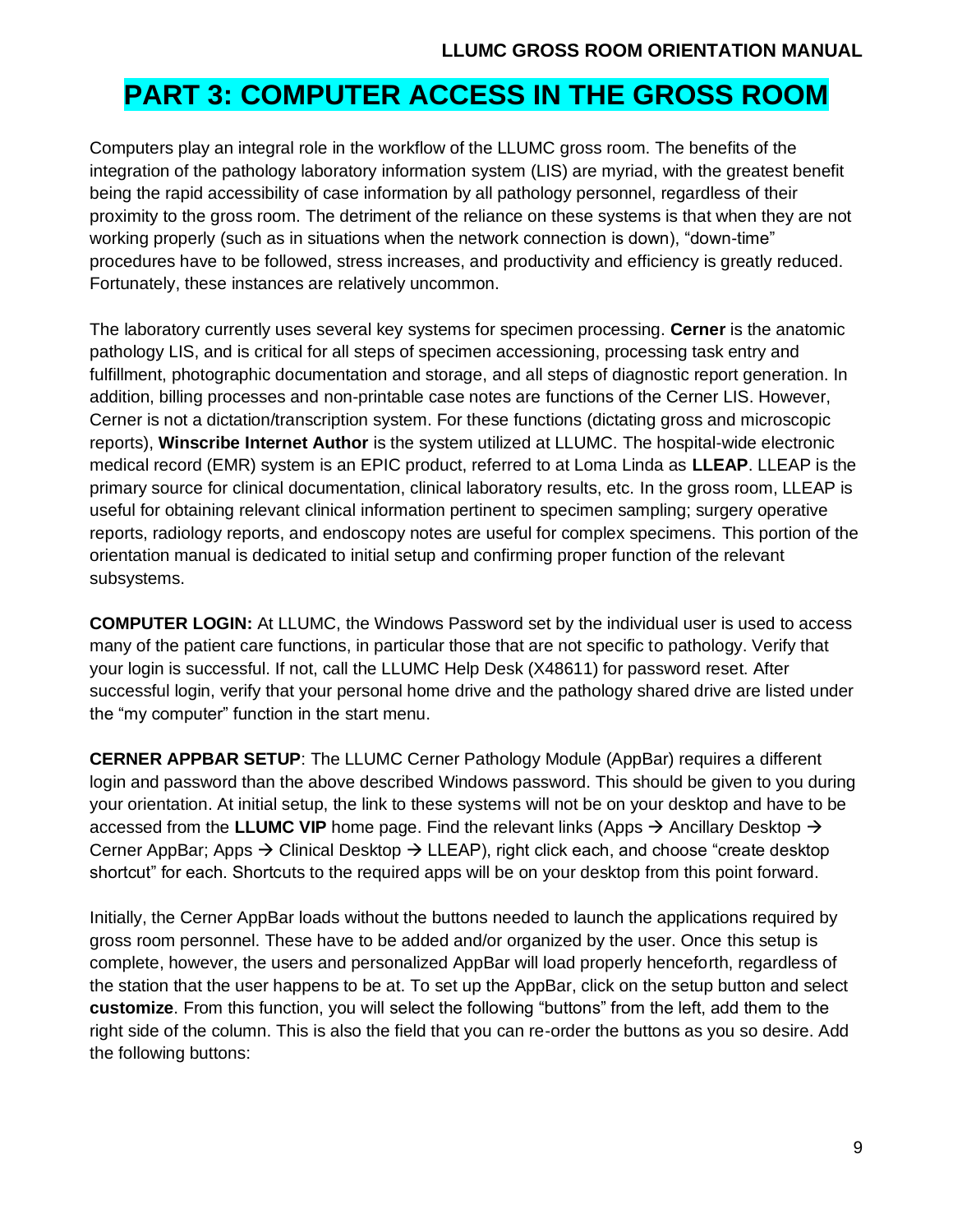- **Online Review**: Used for viewing and editing reports that are not finalized. This is where you will edit your gross descriptions.
- **Case Findings**: This function is for viewing reports that have been finalized by the responsible pathologist. This will be useful for follow-up on cases of interest. This is also a good place to search for cases by several available parameters (patient name, responsible pathologist, date received/verified).
- **Pathology History Inquiry**: Useful for viewing all other surgical pathology reports available for a given case – what has this patient's previous pathology shown? This application is often configured to launch along with the "online review" function.
- **Processing Task Order Entry (PTOE)**: This function is essential in the gross room. This is where you will enter tasks that are required for appropriate specimen handling. These orders set into motion specific tasks that show up on work lists for the relevant department. For example, when you submit two blocks on an appendectomy specimen, you add the blocks in PTOE (select specimen "A", then "add task", type in "2", and hit enter). Up to 10 blocks can be entered at a time in this manner. You then place the appropriately labeled blocks in the formalin. The next morning, the two blocks that you entered into Cerner will show up on an embedding work list printed off in Histology. Histology will compare what is on their work list to what they received. If everything matches, all is well. However, if you either forget to enter the blocks in PTOE *or* only submit one block in formalin, the worklist and caps will not match. You (i.e. the person who made the error) will then get a Quality Assurance (QA) form and will have the distinct pleasure of fixing it.
- **Image Management**: Used for taking, storing, and viewing photographs. Images are linked to the surgical accession number, so all images (gross, microscopic, etc) are viewable from this function. Each user needs a personal folder to store images taken in the gross room.

One key point to remember when using Cerner applications is that just entering the changes/tasks does not save the changes to the system. Until you hit the "save" button (with an image representing an old-school 3.5'' floppy drive, typically in the upper left-hand side of the screen), your entries are only stored locally. Hitting the "save" button registers the changes with the server. This can be hard to get used to. If you enter data and then hit the close ("X") button or walk away and the application times out, **you will lose all of your work**. Always hit "save" before you walk away!

**WINSCRIBE**: The digital dictation system at LLUMC and related entities (FMO, SH, Murrieta). An individual user ID and password are assigned to each user and should be available at the time of orientation. The USB footpedal needs to be configured for **each user at each station**. This is because the settings are stored locally and are dependent on the hardware at that particular computer. Moving to an alternate PC will require setup for that station. Specific functions are assigned to each of the three "buttons" on the pedal; typical functions are rewind for the left button, record for the center, and forward for the right button. An additional item that needs to be configured is the microphone input volume. Find this setting and set microphone button to maximum. Otherwise, transcription will not be able to hear you.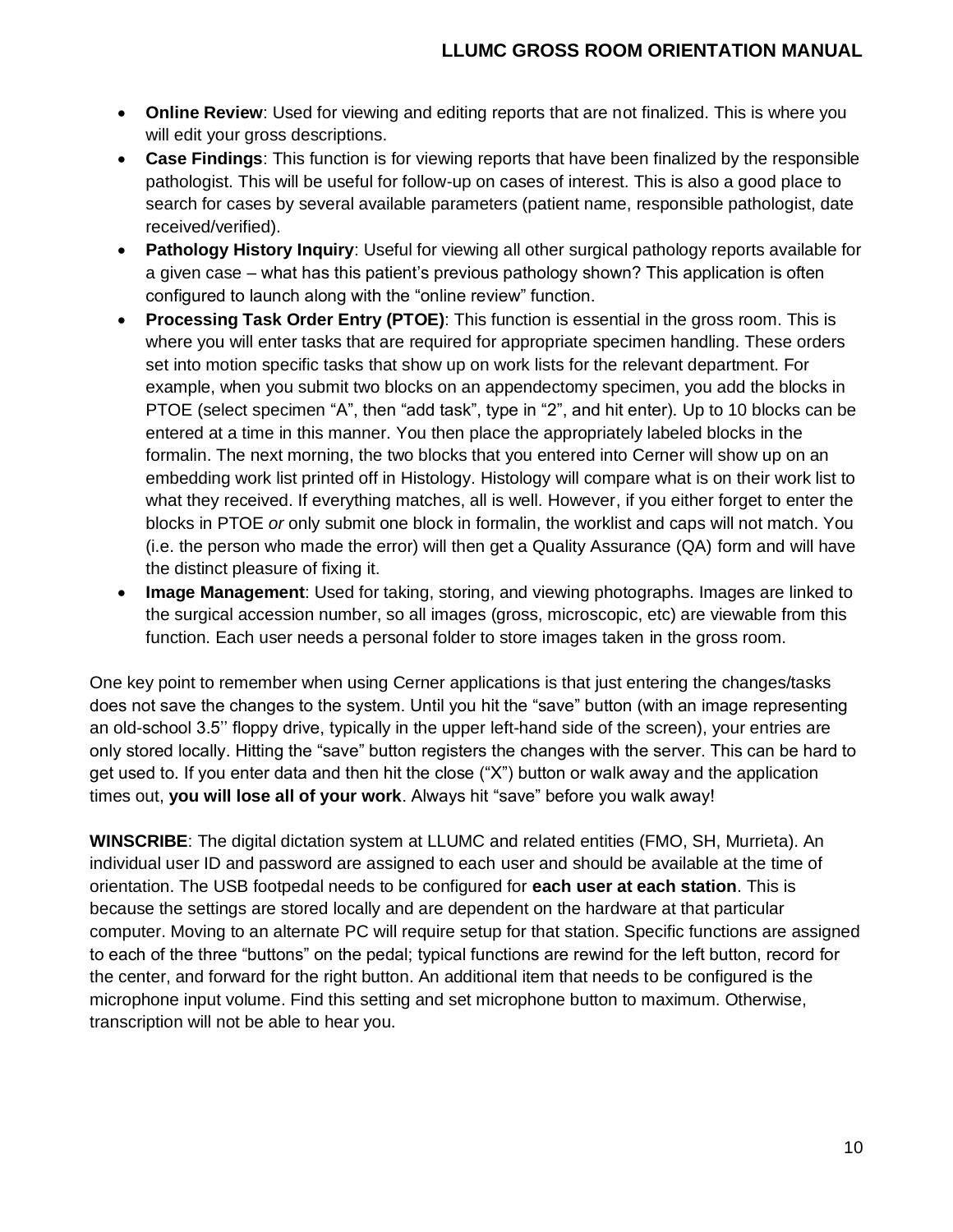**GROSS ROOM PHOTOGRAPHY**: Using the image management app from the Cerner AppBar, test to ensure that the TWAIN window opens appropriately. Similar to Windscribe, the camera will have to be configured at each station. Test to ensure that images import into Cerner appropriately for gross room photographs.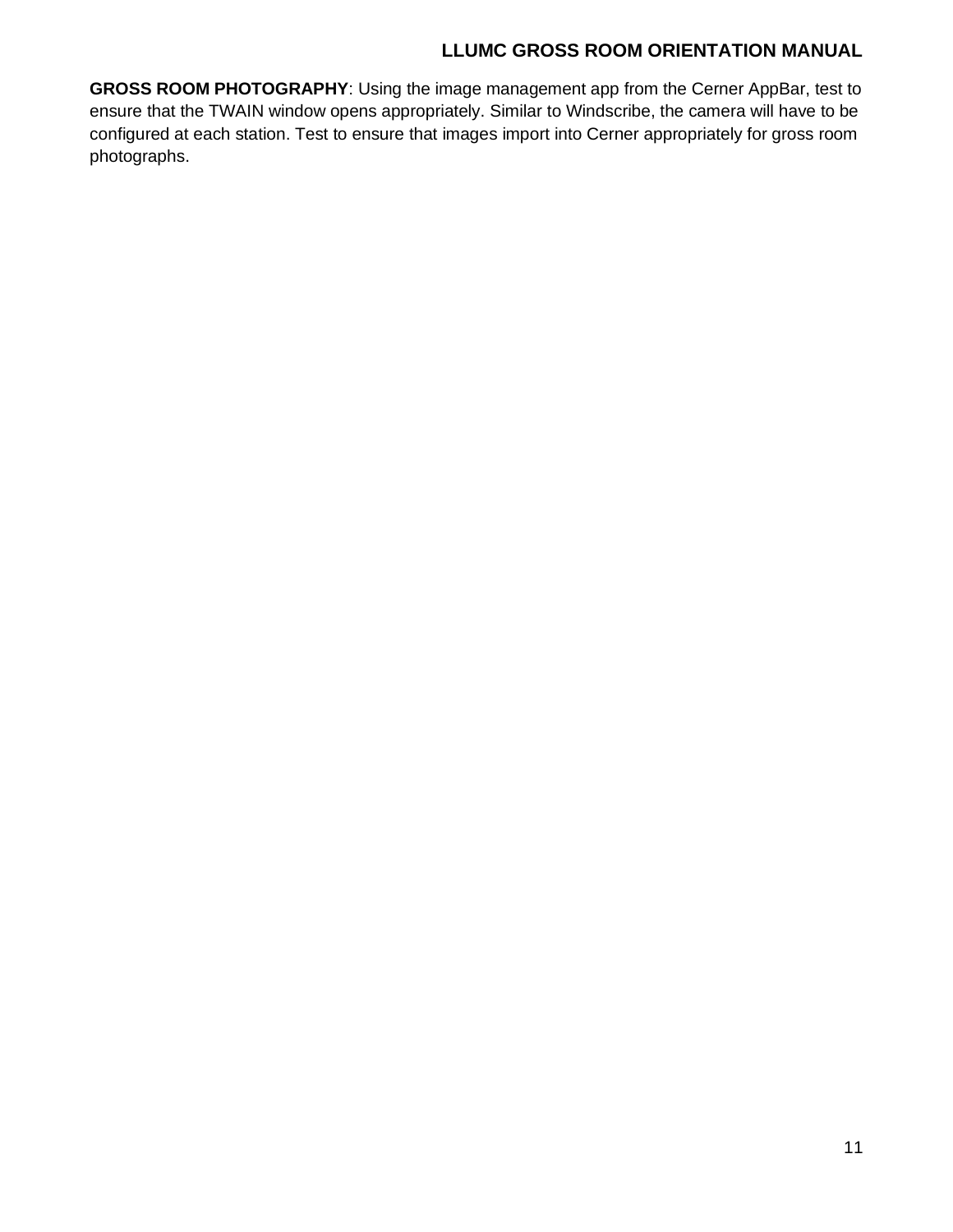### **PART 4: GENERAL SPECIMEN HANDLING GUIDELINES**

There are a wide variety of specimens that are analyzed in the LLU affiliated laboratories, ranging from small diagnostic biopsies to large, complex composite resection specimens. Each type of specimen can pose challenges, from diminutive biopsies that are at risk of being lost or cut through in the histology lab (an "exhausted block"), to the large complex specimens that are difficult to orient and determine the spatial relationship between the lesion and the sampled structures. These risks are mitigated by following the LLUMC handling guidelines as described below. One key point to remember that will help to prevent errors is to remember that each case submitted to pathology is from a person who, besides their own concerns, likely has a family that is greatly concerned about their well-being. Treat each case as though it came from your mother, father, brother, or friend. Don't let workload pressures lead to skipping critical steps or cutting corners. Doing so can result in incorrectly staged tumors and resultant under/over-treatment, or switched biopsies resulting in unnecessary or delayed treatment. Your attention to detail and following specimen handling guidelines are key components of preventing these types of errors in the pathology gross room.

**Rule 1: Only one case on the grossing board at a time**. This rule is pretty much common sense. It's easy to mix up specimens when your board is covered in them.

**Rule 2: Only one specimen container open at a time**. Another rule that is self-explanatory.

**Rule 3: Always verify correct patient identifiers and specimen designations**. This applies to the specimen container, printed and/or hand-written caps, and requisition. For example, when grossing a GI biopsy, you check that the surgical accession number, patient name, and MRN match on both the container and the requisition. You then inspect the cap(s) to verify that the accession number and alphabetical specimen designation match.

**Rule 4: Always clean the board and instruments between cases**. In most cases, cleaning the board only between entire cases is appropriate. However, when grossing specimens with friable tumors and/or those known to result in cross contamination, place a clean paper towel and wipe down all instruments between grossing each specimen. If this policy is not followed, all specimens grossed after examining a large, friable tumor will have small fragments of said tumor smeared amongst the tissues from the subsequent specimen. This is referred to as "buttering", as the fragments are often stuck to the scalpel blade. This is a nuisance at best, and a diagnostic conundrum at the worst.

**Rule 5: Do not reuse cotton-tip applicators, gauzes, or paper towels between cases**. These items pose a great risk of cross contamination of tissue between cases. Failure to follow these procedures will result in contamination between cases.

**Rule 6: Do not gross two large specimen of same type back to back**. Following this recommendation will minimize tissue transfer between cases that is indistinguishable based of tissue type/histology findings.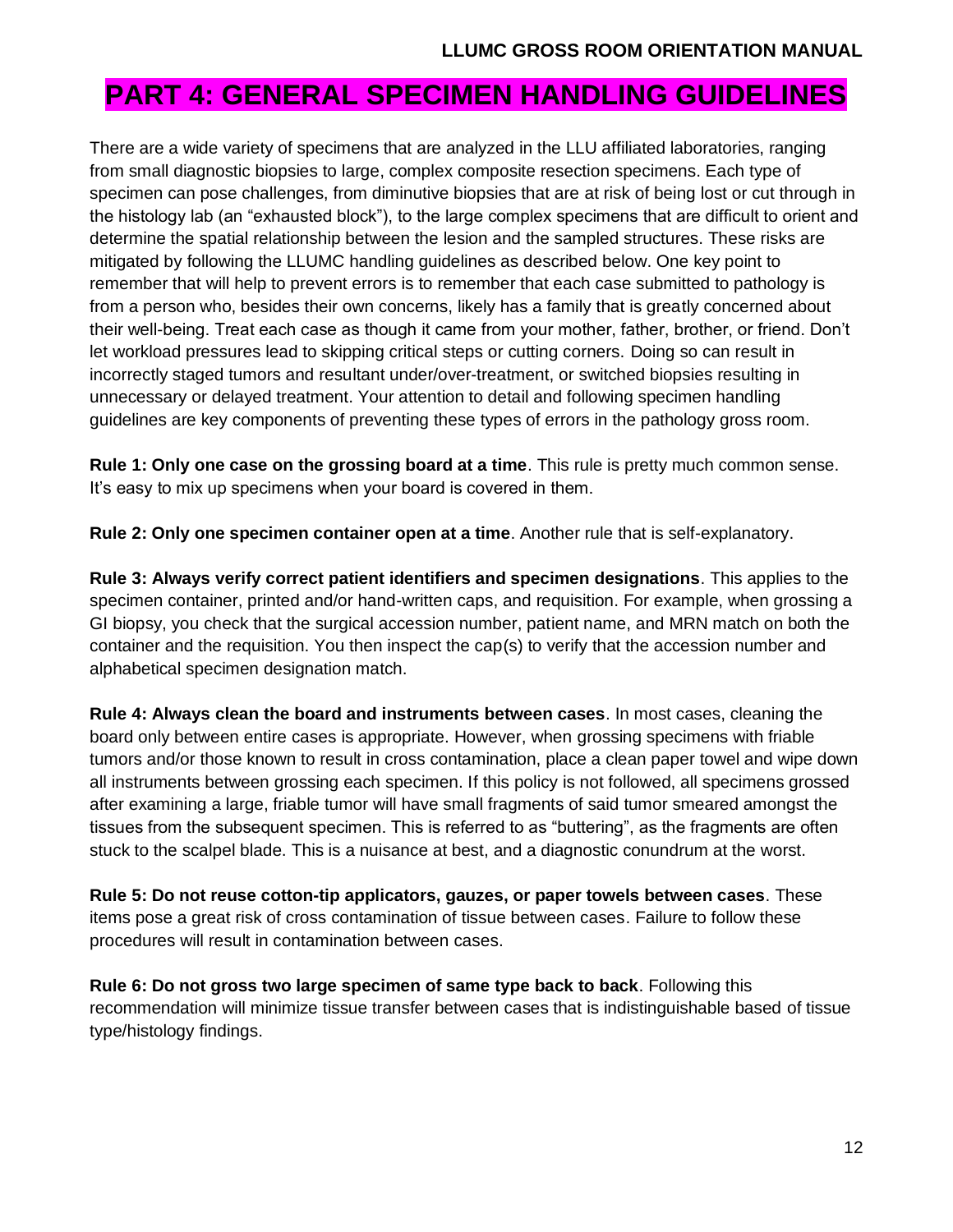**GROSS ROOM WORKFLOW**: The following workflow applies to all cases, regardless of complexity.

- 1) Place specimen container, labeled caps, and requisition on counter (adjacent to your cutting board)
- 2) Verify that the accession number, patient name, MRN, and specimen designations match
- 3) Dictate the case information from the requisition (see order of dictation below)
- 4) Dictate the patient name and identifiers from the specimen container label
- 5) After visual inspection and/or dissection of the specimen, dictate the gross description (e.g. what is in the bottle, how big is it, what lesions are present, etc)
- 6) Sample the specimen according to the level of complexity. Refer to white suggested sample size (hanging next to faucet in main gross room sink) for the ideal section size and thickness. An additional general guideline is to **aim for tissue sections that approximate the diameter and thickness of a nickel**. Some specimens can tolerate thicker sections (such as umbilical cords, brain tissue), some require as thin of sections as possible (fatty specimens, especially breast tissue, placental parenchyma). Some tissues cut best when they are cut a little thicker, in particular portions of bone for decalcification
- 7) Dictate the specimen sampling. For example, if you cut the specimen in half and totally submit it in one cap, say "(TE, 2 caps)". Alternatively, you can say "(RS, 10 caps)", if you put only a portion of the specimen in 10 caps, with some remaining in the container. (TE = totally embedded, RS = representative sections)
- 8) Dictate the cap key: This is where you indicate what is in each cap. This is one of the most important parts of the gross report, as without it, interpreting the glass slides is very difficult. What does each slide mean? Is it a margin and, if so, what margin is it and how was it taken (perpendicular, en-face). What tumor did you sample in the cap?
- 9) Close the lid securely to the caps, and place caps in formalin tray in the gross room
- 10) Enter caps and any relevant instructions (i.e. special embedding, pre-ordered stains) in PTOE.
- 11) Repeat for each specimen from the case
- 12) When complete, write your initials on the bottom of the specimen requisition. This step is necessary for ensuring that you receive credit and/or feedback for grossing the case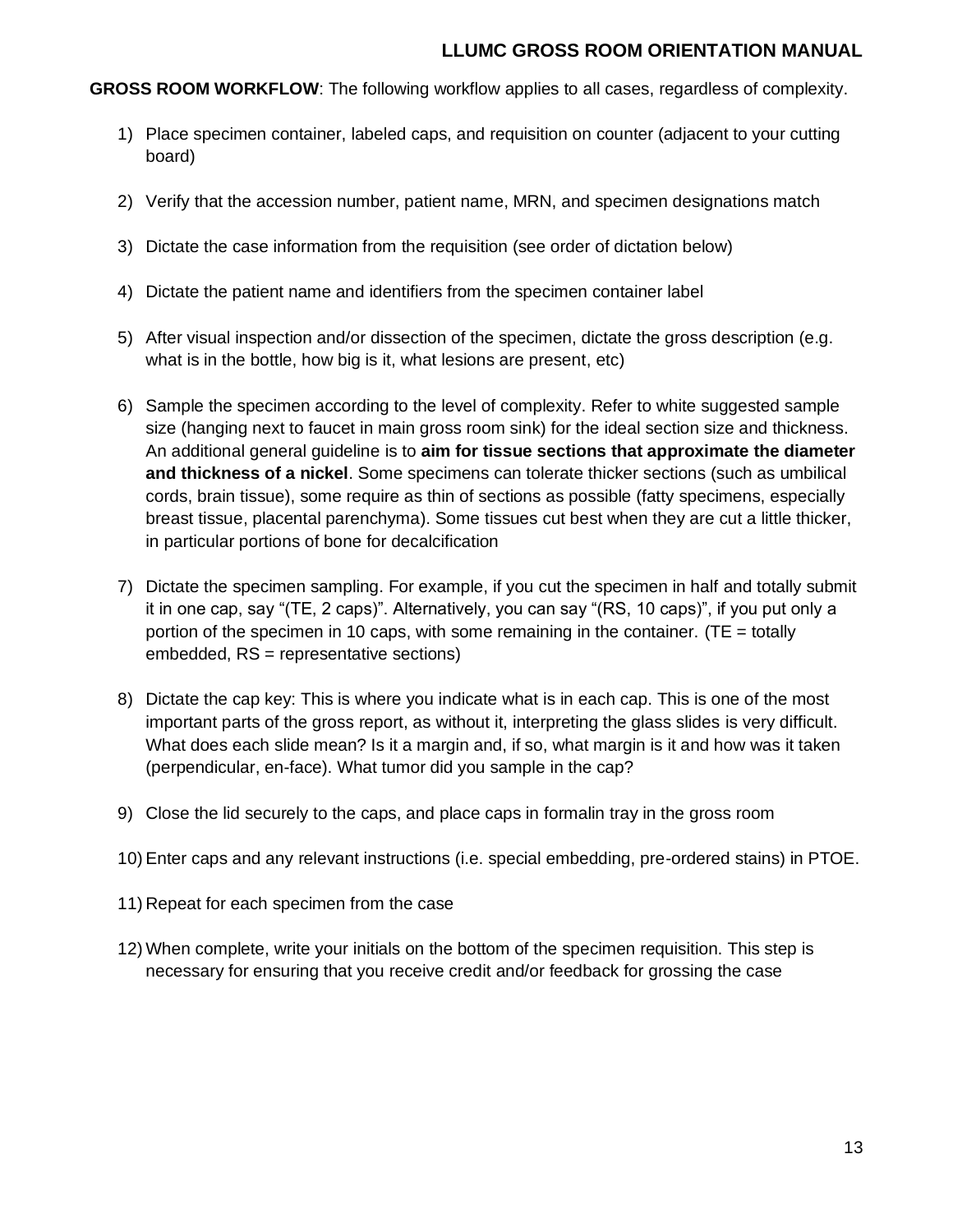**ORDER OF DICTATION**: Below is the proper order of dictation for LLU pathology laboratories. This order is intentional. Deviating from this order will result in transcription having to jump from field to field out of order, greatly decreasing their efficiency.

- 1) From the Requisition
	- **a. Pathology case number and patient name**
	- **b. Clinical history**
	- **c. RFS information**
		- **i. Site of performance** Was RFS done at LLUMC or SH?
		- **ii.** Specimen identifier What specimen was the RFS from?
		- **iii. RFS diagnosis** What did the pathologist say to the surgeon?
		- **iv. Pathologist Name** Who was the pathologist that did the intraoperative consultation?
		- **v. Date of IOC**
		- **vi. Time specimen received, time reported** both of these times are required for tracking IOC turnaround time
		- **vii. Routine vs. Complex** Multiple concurrent specimens/cases, cases requiring subspecialty expert consultation should be dictated as complex. This again is for case time tracking
	- **d. Specimens** Read what specimens were submitted ("specimen A is duodenum, specimen B is stomach, specimen C is esophagus", etc)
- 2) From the Specimen Container: This part is in the gross description. Say "specimen A, gross description, labeled John Smith, duodenum". Then proceed with the gross description, specimen handling, cap key (as detailed above in workflow). Do this for each specimen.

**CAP COLORS USED AT LLUMC**: Different color caps indicate varying histology processing tasks. Below is a legend for cap colors. Follow this color code, and good things will come to you in the future…

- **GREEN**: Routine Processing. Nothing to see here.
- **TAN:** Special embedding. Used for muscle, nerve, temporal arteries, small tissue biopsies
- **YELLOW**: Immunohistochemical studies/special staining
- **GOLD/ORANGE**: Stat processing. These cases are cut first thing in the morning.
- **PINK:** Steps sections. Used primarily for GI biopsies.
- **WHITE**: Decalcified tissue

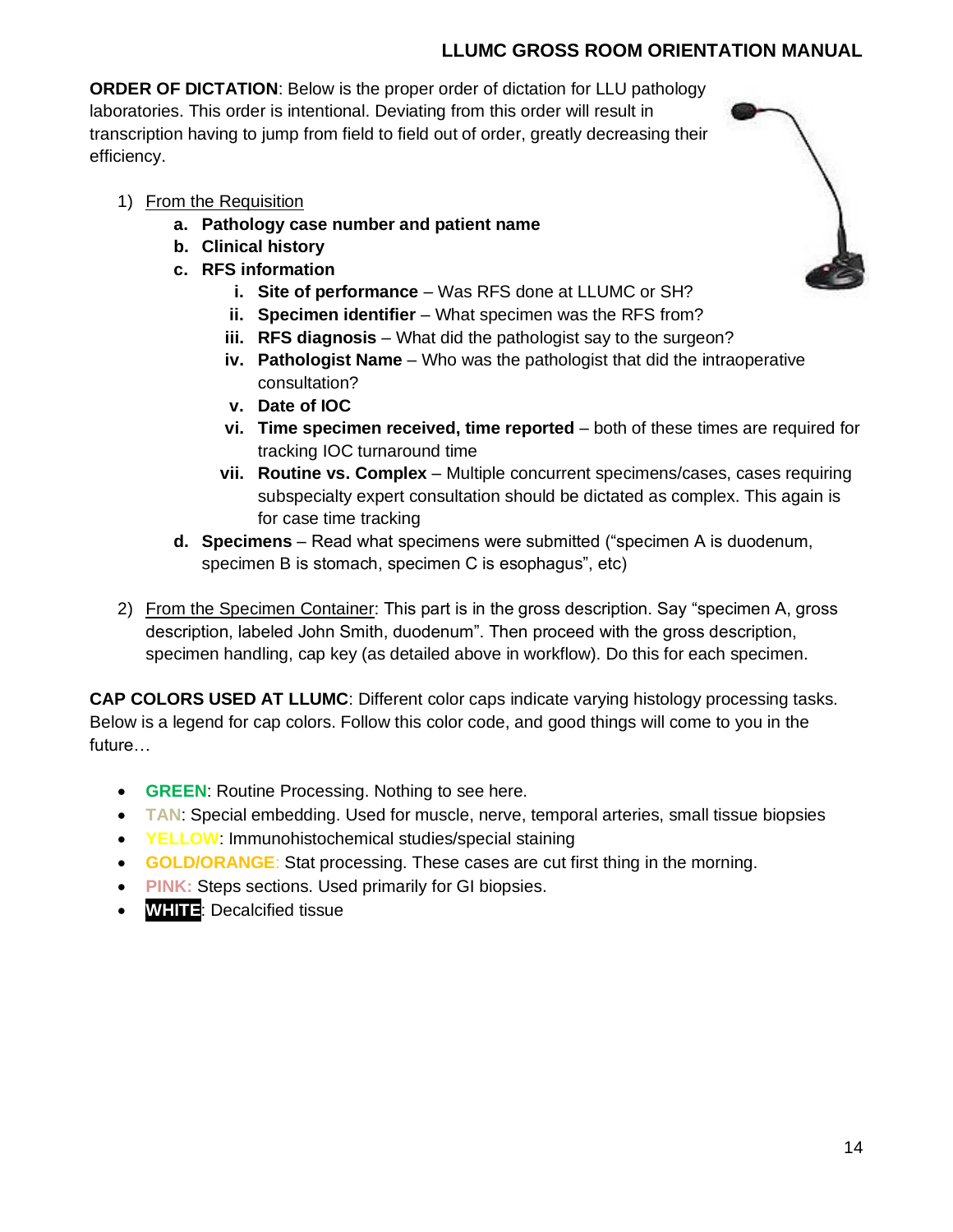### **PART 5: HANDLING OF SMALL BIOPSIES**

Great care must be taken when handling small biopsy specimens. Some, like gastrointestinal mucosal biopsies, are relatively routine and easily managed. However, some cases require significant attention when grossing the specimen to maximize diagnostic yield and reduce the chance of requiring a repeat biopsy. Here, I have laid out an illustrative example...

*An interventional radiologist performs a biopsy on a mediastinal mass in a 70-year-old male with hemoptysis. In the gross room, you receive several very thin needle cores of tan tissue. At this point, even though you do not know what the final pathologic diagnosis is, there is a good chance that this will turn out to be a malignancy, possibly metastatic lung carcinoma. You think to yourself… "This small amount of tissue is going to have to be stretched very thin; in addition to the initial H&E sections, there will almost certainly be immunohistochemical studies performed to confirm the site of origin. Then, after the patient is presented at tumor board, Medical Oncology will request molecular studies looking for tumor mutations that can be targeted with directed chemotherapeutic agents. These tests all require tissue, and each round of additional tests is one step towards exhausting the block. Once exhausted, the clinicians will be forced to take the patient for another biopsy procedure, so that the necessary testing can*  be performed. This places the patient at further risk for complications, such as damage to vital *structures, bleeding, infection, etc". Knowing that this biopsy specimen will be called upon for such exhaustive testing, you obviously do the right thing. You divide the cores into two separate blocks, wrap the specimen carefully, use an indicator dye (carbol fuschin) to assist in embedding and cutting, and order "PK CORE" so that unstained slides can be cut at the same time as the H&E section, minimizing tissue loss from trimming and facing the block. Recognizing your competence and mastery of grossing procedures, the pathologists, PAs, and treating clinicians all march single file into the gross room, give you a high-five, and proclaim the glory of your solid work ethic and knowledge of proper gross room procedure. Satisfied with yourself, you then proceed to gross the next case…*

The moral of this fable is that with proper attention to handling small biopsy specimens, diagnostic yield can be maximized, and repeat biopsy for treatment determination can be avoided in many cases. Below are specific guidelines for approaching these specimens.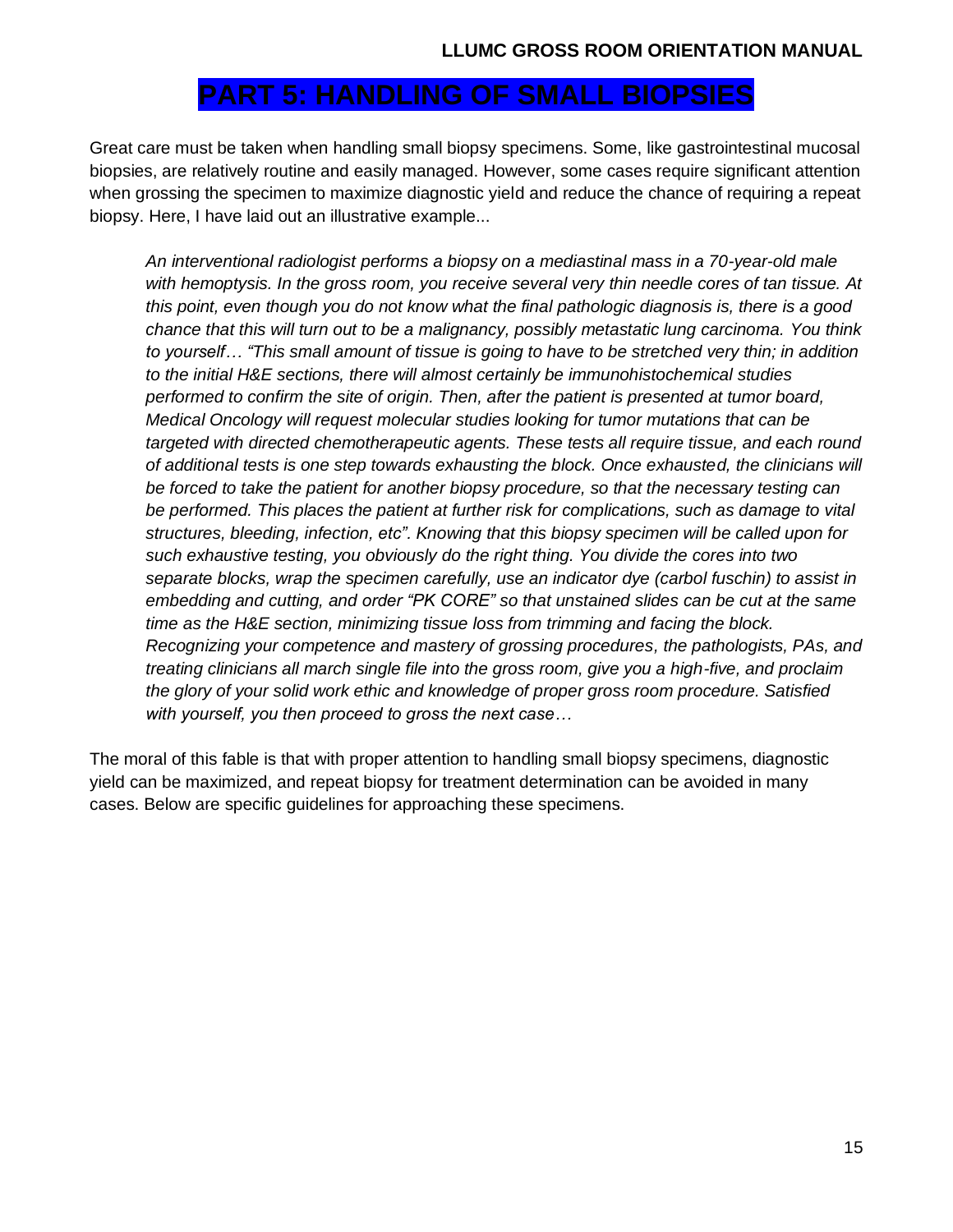**GASTROINTESTINAL MUCOSAL BIOPSIES**: Biopsies from anywhere along the GI tract (esophagus to anus) typically yield one to several small tan tissue fragments. When grossing these specimens, the following steps must be followed in order to ensure proper grossing. See image below for example of proper setup.

- 1) Organize all specimen bottles in alphabetical order with caps
- 2) Go down the row and confirm that the accession number/ID on bottle lid, bottle, and cap match, and that the numbers and site on the bottles match the requisition
- 3) Place cap on top of bottle
- 4) Place a **blue sponge** in each cap, and a **white sponge** adjacent to each cap please ensure that sponges are wet, to avoid very small tissue fragments being absorbed by the sponge



- 5) For each individual specimen, "gross" the specimen, placing the tissue fragments on top of the blue sponge in the cap
- 6) Place a drop of marking dye (e.g. carbol fuchsin) on the tissue to aid in embedding and cutting
- 7) Cover the tissue and blue sponge with the white sponge that you previously set aside
- 8) Put lid on cap; ensure proper lid placement (it will "snap")
- 9) Repeat for all specimens in the biopsy series
- 10) When done, **confirm that there are no leftover sponges** on the cutting board. If you setup the board as described in steps 1-4, and you have a leftover sponge on the board, you forgot to put a sponge in one of the caps. Stop and fix this now.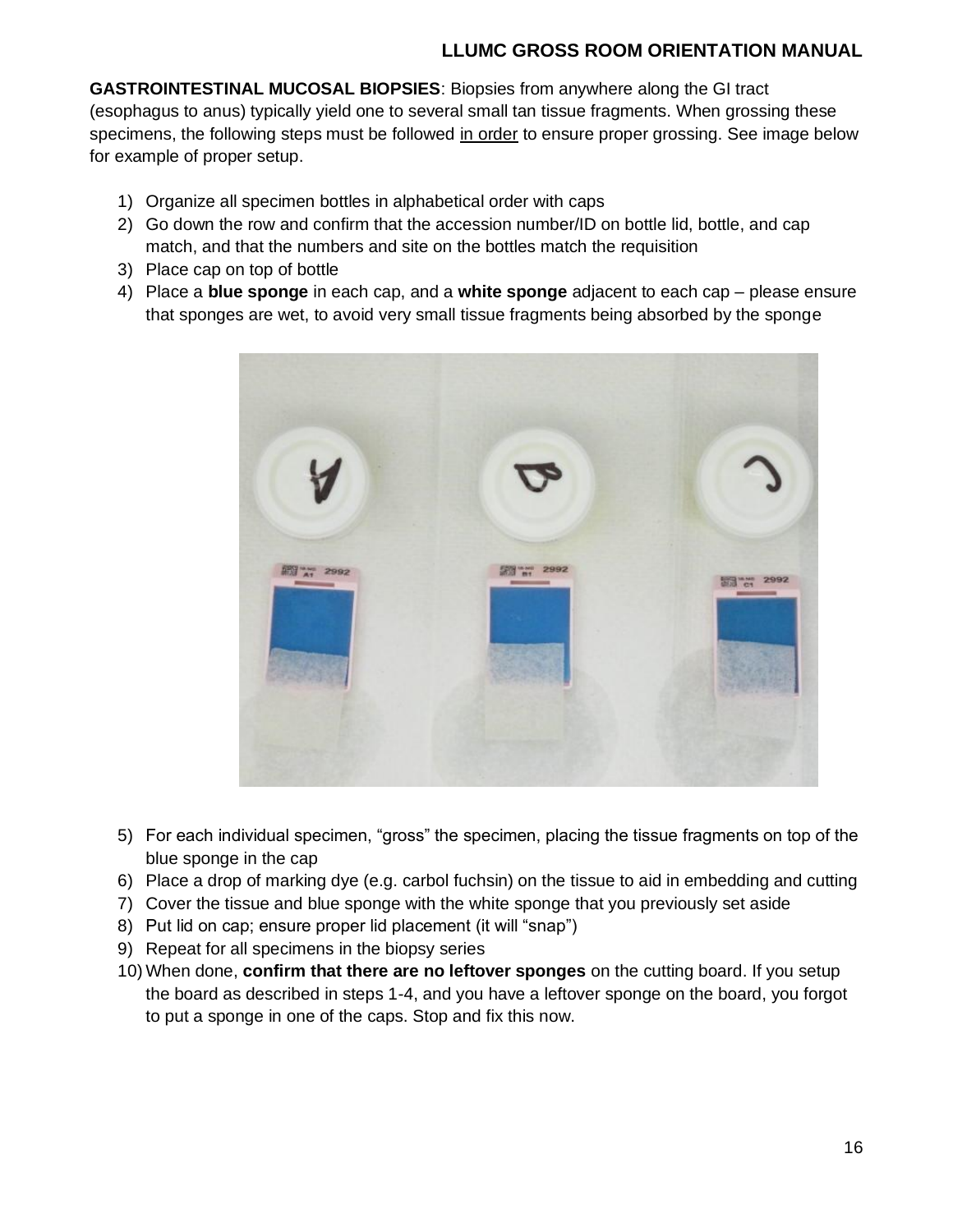**SMALL DIAGNOSTIC/INTERVENTIONAL RADIOLOGY CORE BIOPSIES:** The guiding principle to handling these small yet critically-important specimens is to maximize diagnostic yield by conserving tissue at all steps. General grossing principles apply, with the following additional considerations.

- **Divide the specimen equally into two caps**; if there are two cores, place one core in each cap. If there are five cores, three go in one block, two in the second block. Don't cut the cores. This step allows both for diagnostic workup (i.e. immunohistochemical studies) *and* preserves precious tissue for molecular testing as required.
- Use tissue dye (e.g. carbol fuchsin) to stain tissue. This makes embedding and sectioning much easier and helps to decrease tissue loss in trimming. White tissue in white paraffin is difficult to see. Purple tissue is much easier to identify.
- Wrap specimen carefully in blue filter paper. Please fold the paper so that the tissue is both secure and the staff who is embedding the specimen can find easily find the edges of the paper (don't just wad the paper up). If you have questions, consult a supervising PA or surgical pathologist.
- If tissue is very scant, place tissue in tan cap, and enter a case note to "please conserve small amount of tissue".
- In PTOE, order package "**PK CORE**" on each block of diagnostic biopsy material. This package orders three tasks; 1) embed 1 block, 2) ribbon sections (not steps), and 3) 10 unstained slides. One point to keep in mind is that if there are multiple biopsies in the series, do not order unstained slides on every specimen. Consult with the supervising pathologist in cases such as these. Histology does not have time to cut ten extra slides on five to six specimens.

**ENDOMYOCARDIAL BIOPSIES**: Again, tissue conservation is key. An additional consideration for these biopsies is correlating the number of tissue fragments received and the number indicated on the requisition. The interventional cardiology laboratory will indicate the number of pieces that they submitted.

- Indicate the number of pieces as listed on the requisition form into the dictated clinical history.
- Write the number of pieces received on the side of the cap This step alerts the embedder to look for any potential missing pieces
- Enter the number of pieces into the "Pieces" field for the appropriate block in PTOE.
- If any pieces are very small (and at risk for not surviving processing), say "one tissue fragment is very small, and may not survive processing", *and* write "(-)" on the cap, next to the number of fragments that you wrote from the first step.
- If the number of pieces in the container do not match with the number of pieces indicated on the requisition form, show the bottle to a supervising PA and add a case comment indicating a discrepency. Save the bottle on your bench until the case has been signed out.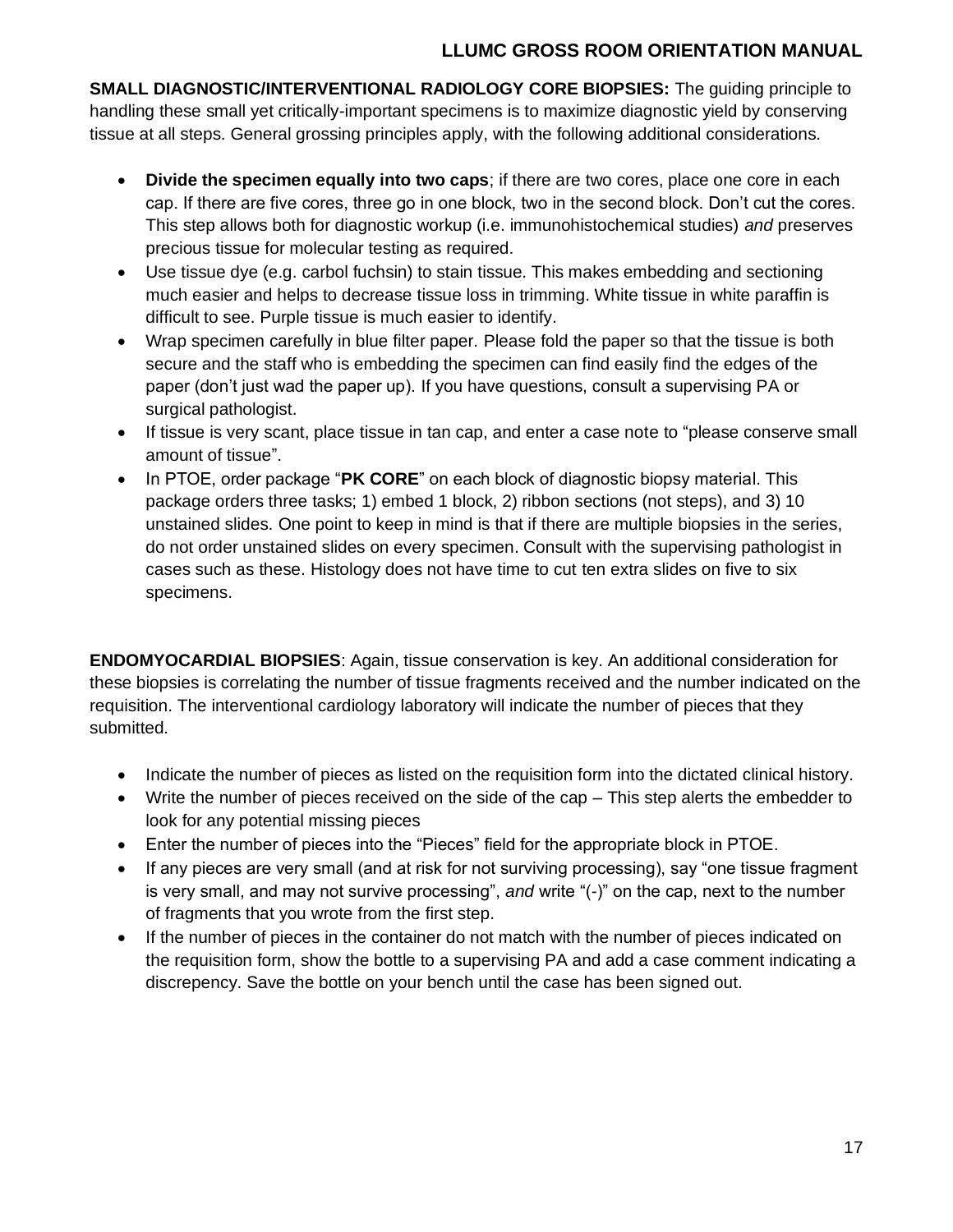### **PART 6: LARGE SPECIMEN CONSIDERATIONS**

Specific guidelines for grossing the variety of large complex specimens is beyond the scope of this orientation manual. However, there are general considerations that can help in approaching these specimens.

- 1) For proper grossing protocols, utilize available reference materials
	- a. **LLUMC grossing manual** Please consult the LLUMC grossing manual for guidelines on specimen dictation and sampling. For a more complete overview of specimen approach (in particular for new trainees), consult published dissection manuals. Reviwe the relevant sections in these text for descriptions and images of specimen orientation, dissection techniques, and proper sampling of the specimen
	- b. **CAP PROTOCOLS** These checklists are available on the shared drive (see MASTER TUMOR SPREADSHEET). They are useful in that they provide a checklist of items that are required for pathologic staging (both in the gross description and specimen sampling). Use these to inform your approach to the specimen.
	- c. **Gross Room Supervisory Staff:** The "IQ Pathologist" is the pathologist who is responsible for overseeing the gross room operations. In addition, the Pas are excellent resources for proper specimen approach. However, please do not consult staff until you have reviewed the grossing manual, CAP protocols for complex cases, and have reviewed and are familiar with the clinical information.
	- d. **Pathologist who will be signing out the case** In complex specimens (e.g. complex resection specimens, those that deviate from those described in reference manuals, specimens that are difficult to orient), the pathologist who will be reading the slides and signing out the case is the most important person to consult. If available on the day that you are grossing the specimen, this pathologist should be called to the gross room to "lay eyes and hands" on the specimen. If this is done, said pathologist will have a chance to give you input into their grossing preferences, decreasing the chance that you will be asked to pull the specimen days later. In addition, specimen orientation and interpretation of the gross description is much easier if the interpreting pathologist has seen the case themselves.
- 2) Pay close attention to section size and thickness. There is a sweet spot when it comes to diagnostic utility and section size. Too small, and context will be lost, and the relationship between the lesion and the adjacent tissues is lost. Too large, and histology quality suffers. Putting in too much tissue ("stuffing the cap") results in poor fixation/infiltration, sometimes to the point that sectioning is impossible, and reprocessing is required. Tumor thickness is an important parameter for proper fixation, as the rate of infiltration of the tissue increases as the surface area/section volume increases. Sections that are too wide/tall can block the holes in the caps and impair the flow of reagents, leading to poor fixation. Again, as described above, aiming for sections the approximate width and thickness of a nickel is ideal. **Don't be a cap stuffer!** Also, some tissues that are too thin may introduce similar challenges for histology. Dense tissues such as myometrium, bone tend to curve during processing, and sections that are ~ 1 mm thick are impossible to embed flat and cut a complete cross section. Also, very thin sections of dense tissues are more susceptible to "popping out" of the paraffin during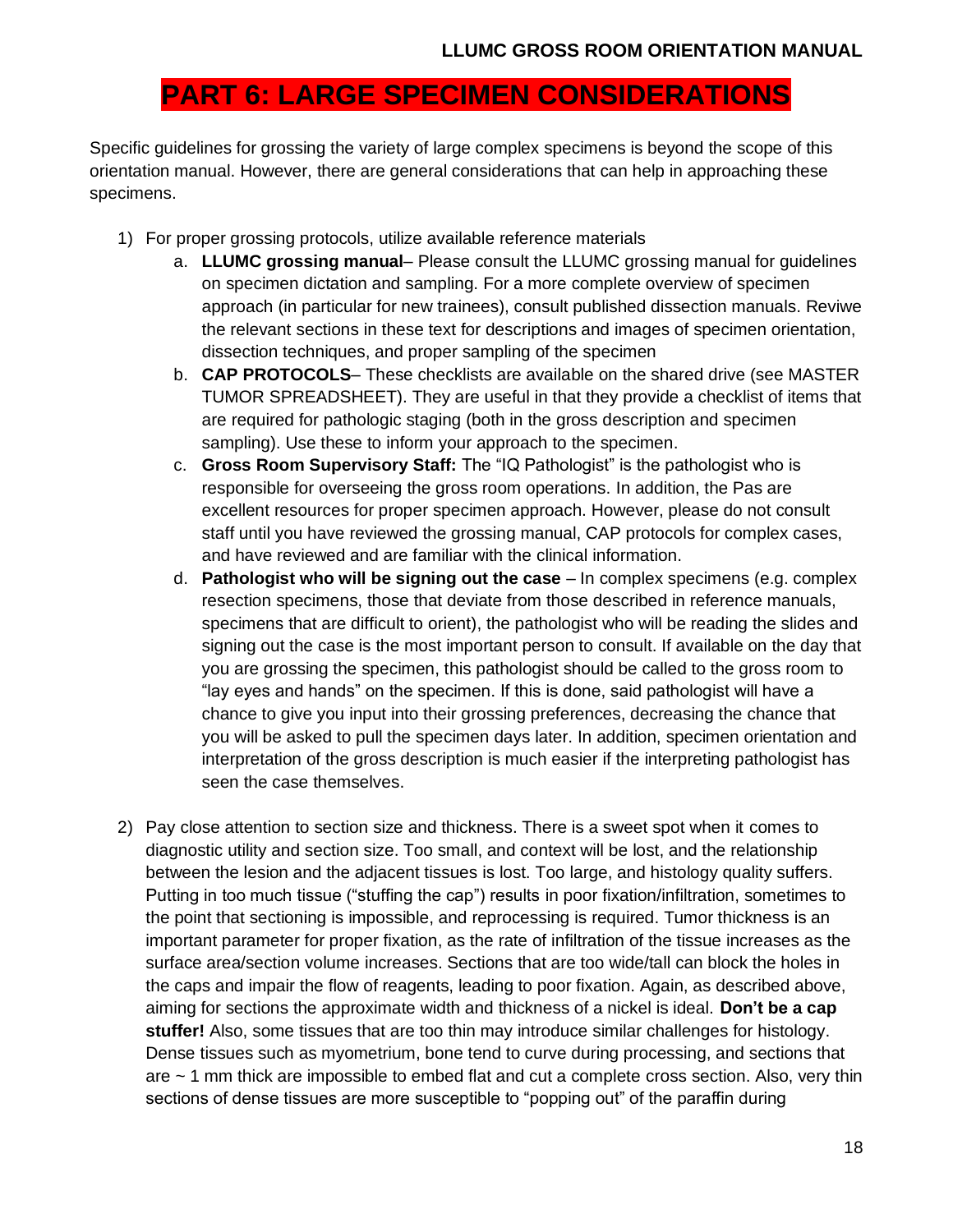sectioning. Dense tissues such as bone and muscle should thus be cut into slightly thicker sections (2.5 to 3 mm) to ensure proper histology.

- 3) For specimens that are difficult to process, such as placental parenchyma, fatty soft tissues, lipomas/liposarcomas, breast tissue, colon, **get the tissue on the early run processor as close to the start time (1330 hours) as possible**. This ensures that the specimen spends maximal time in warmed and pressurized fixatives as possible, and helps to achieve optimal histology. For smaller specimens such as needle core biopsies, small skin punch biopsies, small GI mucosal biopsies, this is not as important, as duration of fixation is not as critical of a factor for quality histology.
- 4) **Large brain tissue specimens** (lobectomy, autopsy brain tissue) will never process appropriately using general surgical pathology protocols. This tissue is processed using a program that is specific for brain tissue, with much longer durations of fixation, dehydration, and infiltration. Placing these specimens in a formalin container on the fume hood in histology (to the right of the processors) is an alert to histology personnel that brain processing protocol is needed. Small brain tumor resection specimens do not need brain processing protocol, but will benefit from smaller, thinner sections and maximal processing duration (get on processor by 1330 hours).
- 5) **Specimens resulting in large volumes of "homogenous" tissue**: Occasionally, some procedures result in large volumes of tissue that is relatively grossly homogeneous. Examples would include endometrial biopsies from patients with hyperplasia, products of conception, some sinus content resections. In these cases, submit **up to 10 caps of tissue for initial sampling**, concentrating on areas that are grossly distinct in color, texture, etc. If the initial sampling is found to be inadequate the next day (e.g. no products of conception seen), additional sections can be submitted as needed. Submitting more than 10 caps in these cases should only rarely be indicated, and should be done so only at the guidance of a supervising pathologist (ideally the one who will be reading the case).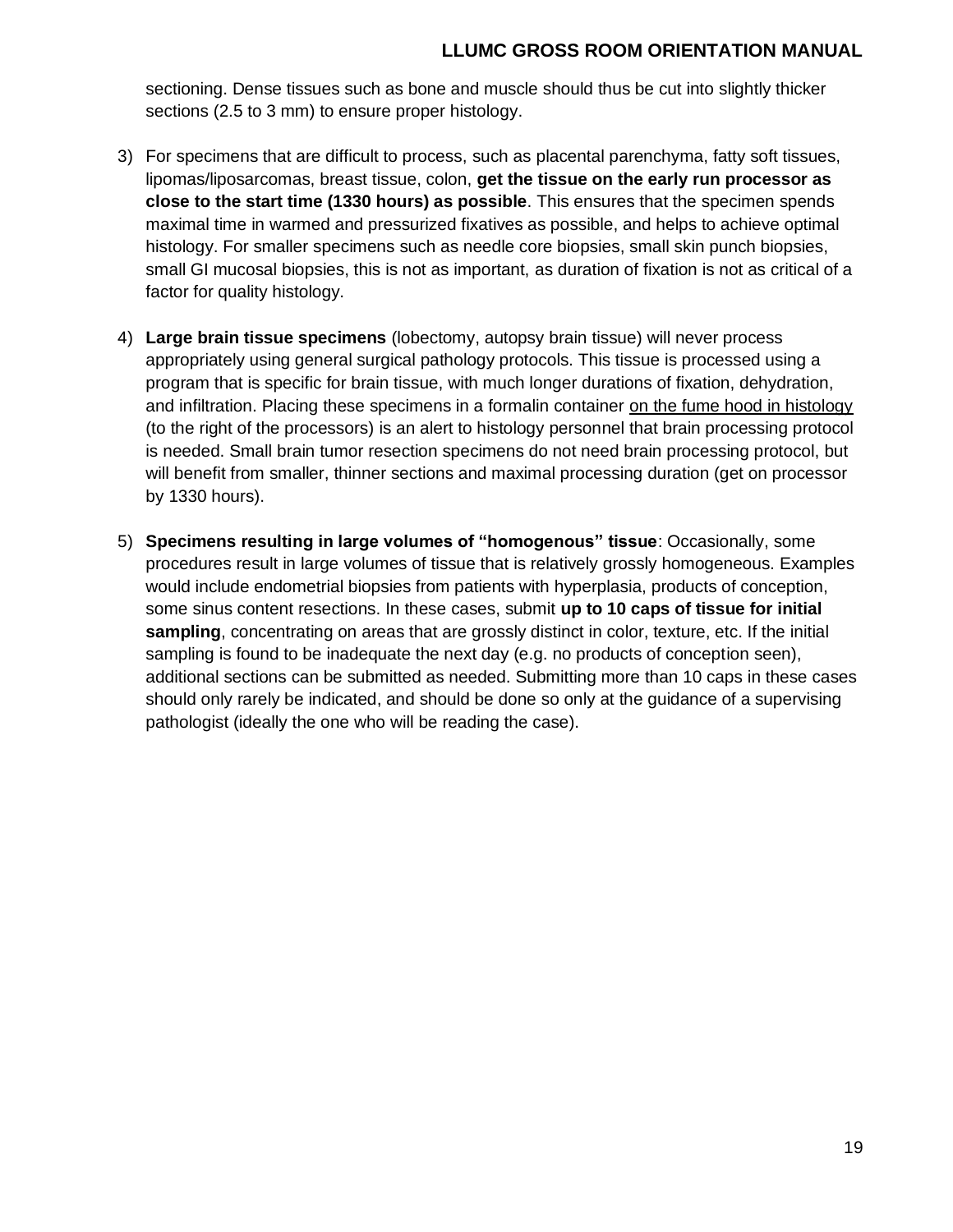### **PART 7: FROZEN SECTION LAB CONSIDERATIONS**

While operations in the frozen section laboratory follow many of the same principles of the gross room (such as maintenance of patient identification), there are obviously unique procedures, equipment, and time pressures that are not encountered in the gross room. Although a thorough review of the entirety of the LLUMC frozen section laboratory is beyond the scope of this orientation manual, the general workflow and important considerations will be covered here.

**LLUMC FROZEN SECTION LABORATORY WORKFLOW**: Below is the "twelve step procedure" of the routine frozen section laboratory workflow. Being familiar with this workflow helps to understand not only what the steps are, but why each step is important.

- **Step 1 – Frozen section notification:** The operating room staff will often notify gross room personnel by paging the anatomic pathology call pager.
- **Step 2 – Specimen delivery**: Surgery personnel bring the specimen to the gross room. Often, they will need to be reminded to place the specimen on the grossing counter and the requisition on the clean table.
- **Step 3 – Specimen receipt/requisition time stamp**: Write the patient name in the next available row on the reserved pathology case number list (prepared by accessioning staff, clipboard on clean table). Stamp the requisition with the IOC signature stamp (front of form if space is available, on the upper left side). Write the "time in" on the stamped area.
- **Step 4 – Initial gross examination**: Record a specimen weight and dimensions. Ink surgical margins as necessary. Open cystic structures, capturing the fluid in a container for pathologist/PA examination and determination of volume (remember 1 mL = 1 gram). For larger specimens prepped for IOC, use specimen handoff form to document specimen characteristics (copies on table in IOC lab), an important process for transmitting key details about specimen characteristics for final grossing.
- **Step 5 – Tissue selection**: This is one of the most critical steps, with great potential for loss of tissue or improper sampling. Please consult with a supervising PA or Pathologist prior to sampling**.**
- **Step 6 – Embed tissue**: Place the tissue selected (in the proper orientation side down will be cut first) in a small amount of embedding medium on a ruler. Use this ruler and a pair of forceps to transfer the tissue to the tissue wells in the freezing temperature bar. Cover the tissue in OCT, place a labeled chuck over the tissue, and place a heat extractor on the chuck to aid in heat transfer. Allow specimen to freeze completely before attempting to remove chuck from bar.
- **Step 7 – Label slides**: While tissue is freezing, label two slides per specimen. Each (+) slide is labeled with the surgical accession number (MSXX-XXXX), determined from the reserved case list on the clean table (from step 3). The second line is the patient name (Last, First). The third line is the slide/specimen identifier, in the following format; Alphabetical specimen designation, number of chuck/block, a period, and slide number. For example, "A2.2" is the second slide from the second block from specimen "A".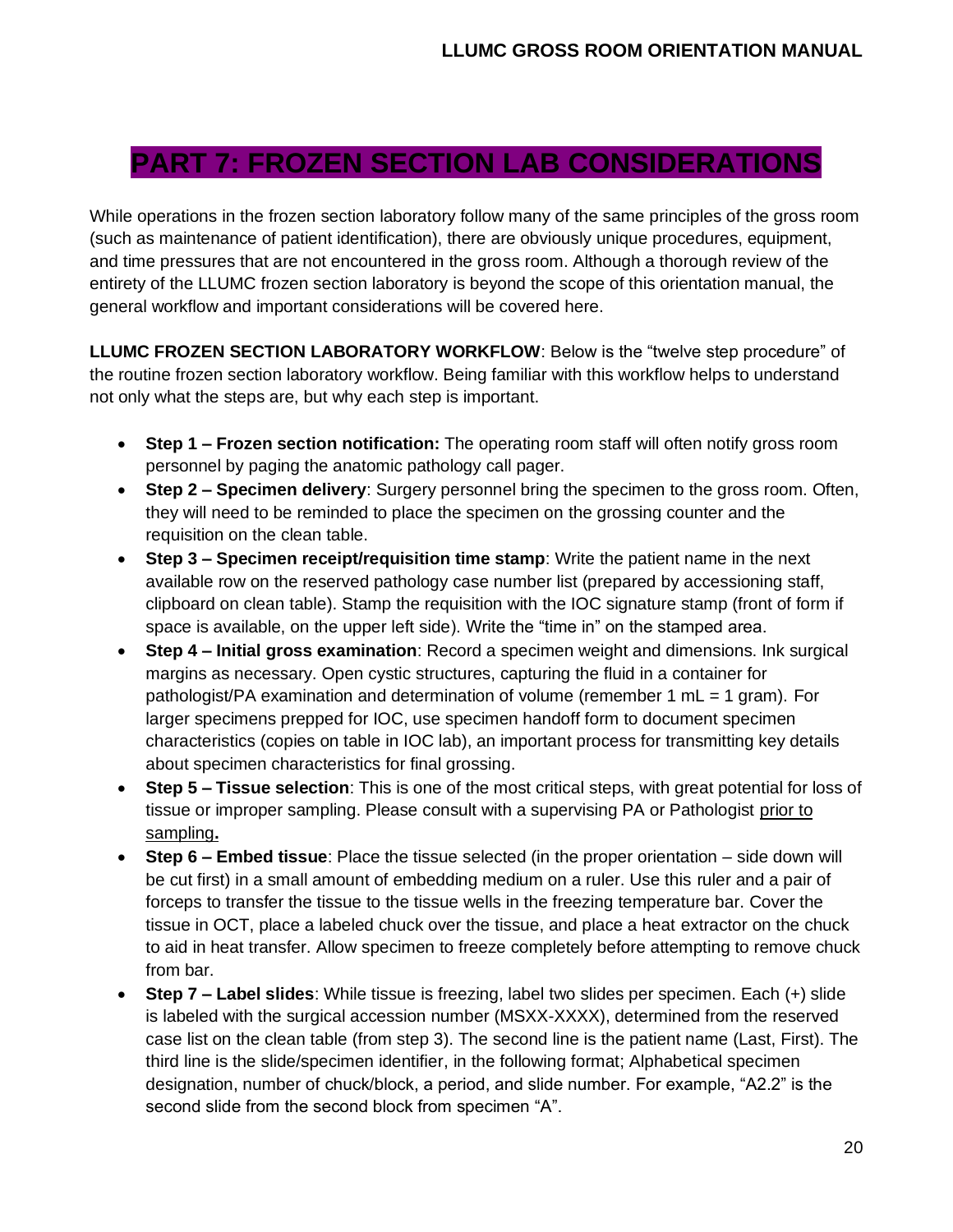- **Step 8 – Face the block:** Ensure that the blade angle is set at 24 degrees (ask for help in adjusting blade angle). Use the 40 micron trimming function on the cryostat (ask for guidance if you are not sure) to reduce the wear on the cryostat. Facing the OCT block requires trimming the block so a complete section that is representative of the volume of tissue in the block. While simple in statement, this process can be fraught with anxiety. For adequatelysized tissue fragments (i.e. not needle core or "fly speck" biopsies), the block should be faced deeply to ensure that the section is representative of the tissue. The purpose of deep facing is to reduce the number of false negative frozen sections, in which no tumor is seen on a very superficial section is seen at the time of intraoperative consultation, and the permanent sections that are faced deeper show tumor. If necessary, margin tissue can be exhausted during the IOC procedure, as the determination is most important during the procedure, not afterwards. Alternatively, on very small biopsy samplings (in particular if no additional tissue is expected – e.g. small brain biopsies), face the block very conservatively to preserve tissue.
- **Step 9 – Cut sections**: Standard procedure for IOCs performed at LLUMC are two levels on two slides: the superficial section goes adjacent to the label; the deeper section is furthest from the label. For large samples/margins, cut and discard 10 sections between each level. For small "precious" specimens, do not intentionally discard sections between each level on the slide (please discard sections that do not cut well or are not complete).
- **Step 10 – Staining**: Please utilize the automated stainer in the frozen section laboratory. Ensure that the water is turned on and flowing the in the water baths. Although slightly slower than hand staining, the automated stainer helps to ensure consistency in staining, and greatly assists in procedures where multiple concurrent specimens are being examined. Verifying proper reagent levels in the wells (H&E not higher than the alcohol level, and the highest concentration of alcohol is the highest level) will reduce reagent contamination (i.e. water being carried over to the coverslipping step).
- **Step 11 – Coverslip slides**: A poorly-coverslipped slide can impair examination; air bubbles introduce microscopy artifact, and globs of coverslipping medium on the back prevent alignment of the tissue with the microscopic plane of focus. Careful coverslipping can prevent these problems. With a wet slide (if dry, dip back in Clear-rite), add two drops of coverslipping medium (one over each tissue section). Slowly lower coverslip at an angle and allow medium to spread by surface tension. This prevents trapping of air bubbles under the coverslip. Using a paper towel, dry the bottom and sides of slide and deliver to appropriate tray next to microscope. Hopefully the pathologist is there and ready to read. If not, give them a call.
- **Step 12 – Transfer tissue to cap**: After pathologist has finished examination, ask them if the tissue is ready to be taken off the chuck (to make sure they don't want additional sections, etc – this may save you a headache). Properly label (accession number, block number) a cap of appropriate color. Hold chuck with frozen tissue under water (only use left sink over strainers) until OCT begins to slide off chuck. Place OCT with tissue on paper towel, trim excess with scalpel, then transfer tissue to cap in proper orientation (tissue facing up on chuck should face down in cap). Do not try to melt all of OCT off over sink – this may result in loss of entire remaining tissues! Always wrap small tissue fragments. Secure lid onto cap, and transfer to appropriately-labeled formalin container. Place in an empty plastic bin (to the left of the clean table) together with the specimen container (with specimen label).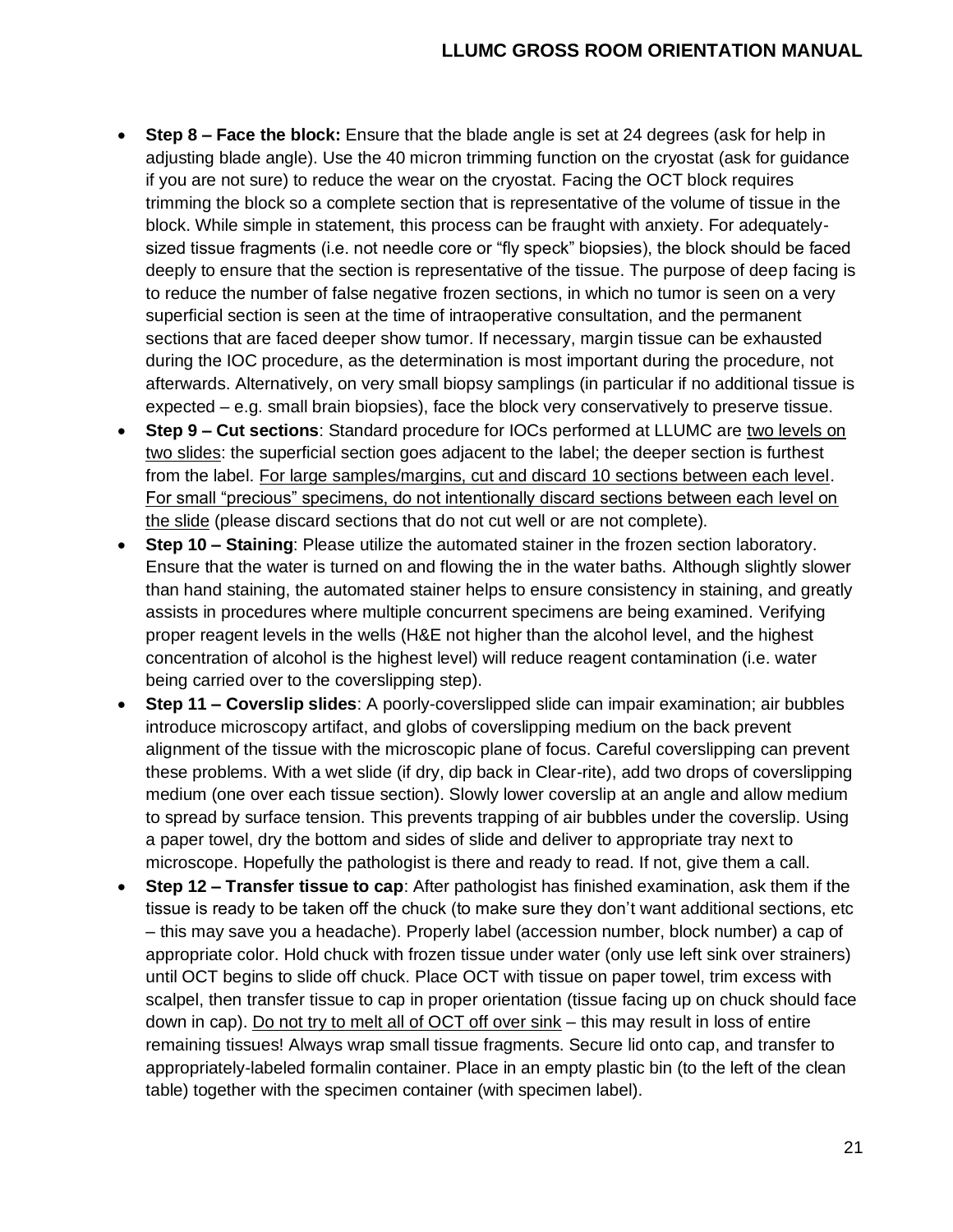**CYTOLOGY/SMEAR PREPARATIONS**: For some specimens, touch preps are very useful for providing a rapid assessment. In addition, the preservation of nuclear detail in these preparations is superior to frozen sections, as freeze artifact is avoided. The workflow for these preparations is simpler.

- **Step 1 – Prepare sample for touch prep/smear:** Section the lymph node, thyroid nodule, or whatever tissue of interest you are going to touch. Dab excess blood from the surface with a paper towel.
- **Step 2 – Prepare slide(s):** Write case number, name, and slide identifier ("A.1") to indicate first touch prep from specimen "A".
- **Step 3 – Ready Coplin jar with alcohol fixative**: Alcohol must be immediately available. Any delay in placing the slide in alcohol will introduce obscuring "air dry artifact". Be quick!
- **Step 4 – Touch slide to specimen**: You only get one touch. Be firm and decisive. Have forceps close by for when tissue section sticks to slide. Do not rotate or rub tissue (this distorts the cells). Transfer tissue immediately to alcohol jar.
- **Step 5 – Stain with automated H&E stainer**: No explanation needed. From this point forward, the protocol is identical to that for frozen sections (as described above).
- **Step 6 – Coverslip and deliver to tray**.

**EXPOSURE RISK IN THE FROZEN SECTION LABORATORY**: Dealing with unfixed fresh tissue in the frozen section laboratory poses a greater risk of exposure to personnel than the gross room workflow. As such, a greater degree of caution is required to minimize risk. Always read the requisition to see if high-risk infections are listed in the clinical history. In addition, notations may be listed on the surgery schedule if the patient is known to be infected with hepatitis C, tuberculosis, and/or HIV. A final notification method is by clinician communication. Following proper PPE protocols will minimize risk. All frozen section laboratory personnel will wear N95 masks if an airborne infectious agent is known or suspected. Prior to sectioning infectious tissue in the cryostat, please remove any uncessary supplies to the cryostat that will be contaminated and place in other "clean" cryostat. This will ensure that these supplies are available to use during the decontamination procedures required for the contaminated cryostat. Finally, cryostat/staining line contamination is to be avoided if possible. Tissue from known HIV/viral hepatitis positive patients is to be hand-stained in the back sink (on the left side of the cytology staining line), and decontamination procedures of the utilized cryostat will be performed following examination. Consult with supervising PAs when such cases are encountered.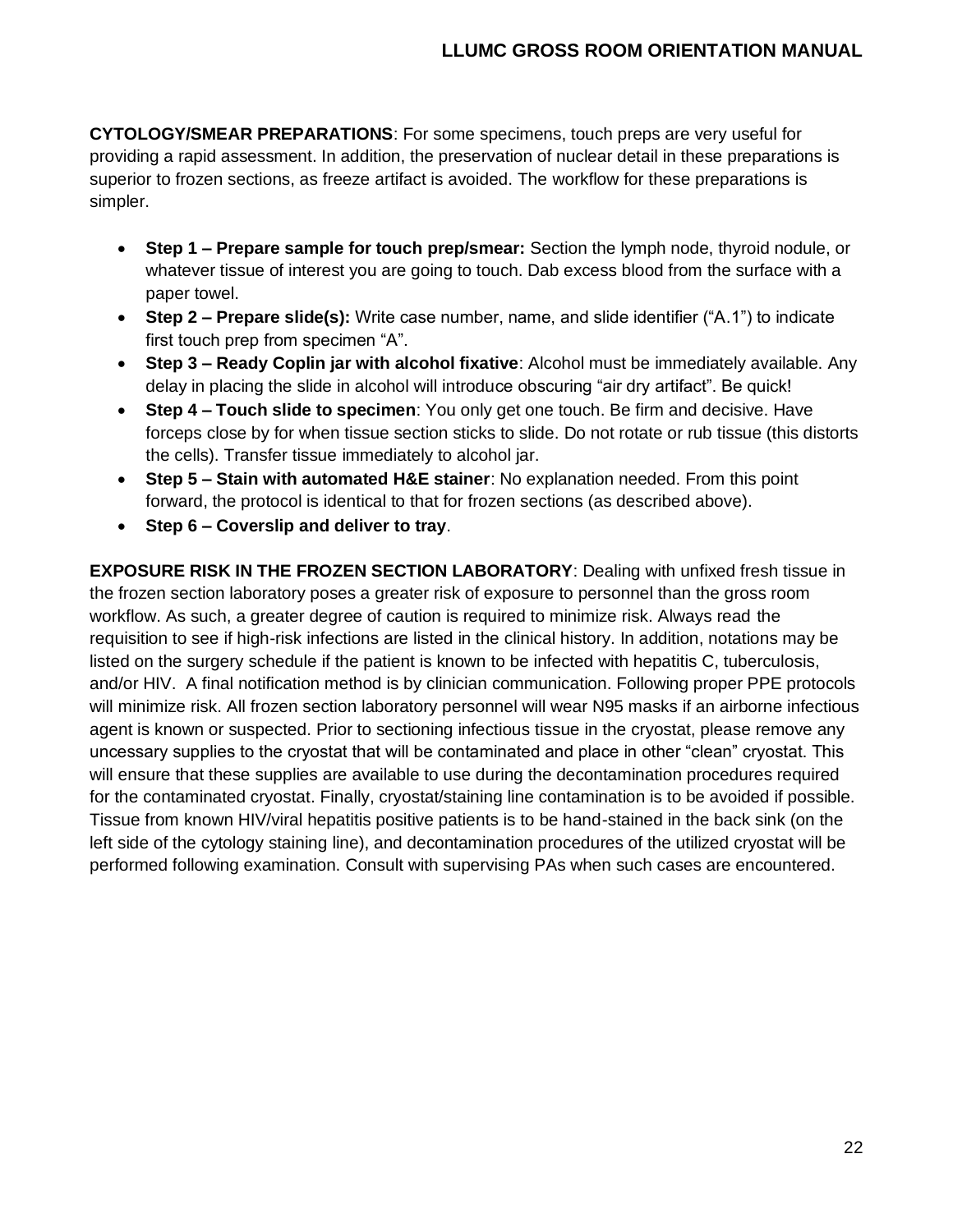### **Part 8: SPECIAL HANDLING REQUIREMEN**

**LUNG WEDGE RESECTION:** Always infuse wedge resection specimen with formalin using a small gauge (25G butterfly needle). Formalin "inflation" of the specimen helps to ensure adequate histologic analysis; specimens that are not inflated shows relative collapse of the airspaces, and makes assessment of the lung architecture more difficult. Attempt to minimize the number of times that you poke the specimen with the needle, as the formalin will slowly leak through the defects. Let specimen fix for several hours, then serially section and submit as usual.

**STONE ANALYSIS**: Dictate gross description and photograph specimen. State in dictation that "stones have been sent for chemical analysis". Send photocopy of requisition and stones to clinical lab for send-out.

**TEMPORAL ARTERY BIOPSY**: Do not cut specimen. Put in a brown cap and add comment in PTOE – "Temporal artery biopsy – please cut and embed demonstrating lumen". Add step sections and elastic stain.

**ZEUSS FIXATIVE**: Specimens that arrive in Zeuss are in that particular fixative for a very important reason. Do not transfer to formalin, or you will ruin the specimen! Zeuss fixative is required for immunofluorescence studies, and is routinely performed on renal biopsies, occasionally on skin biopsies. Always consult with a pathologist prior to removing from Zeuss.

**FRESH SPECIMENS:** When specimens are received fresh, it may be an oversight by the clinical staff. Or, it could be that special specimen handling is required (such as a skeletal muscle biopsy). Always read the requisition very carefully, and consult the patient's chart in EPIC prior to transferring to formalin. If in doubt, consult with PA/pathology staff.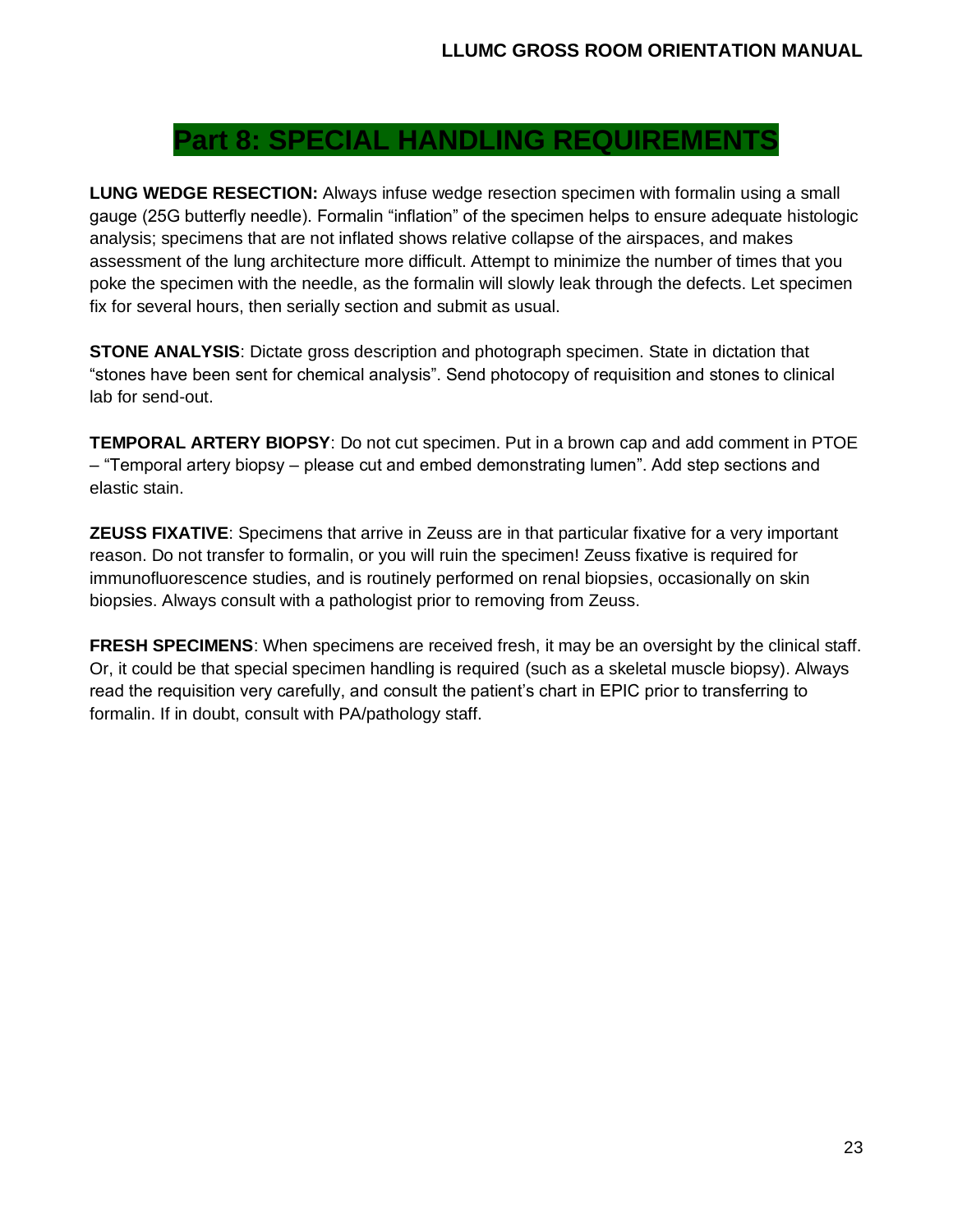## **PART 9: APPENDICES (NON-VERMIFORM)**

Here are additional forms that you are either required to address (i.e. gross room training checklists, grossing capability check list) as part of your training. In addition, there are forms that are intended to assist in your experience in the LLUMC gross room.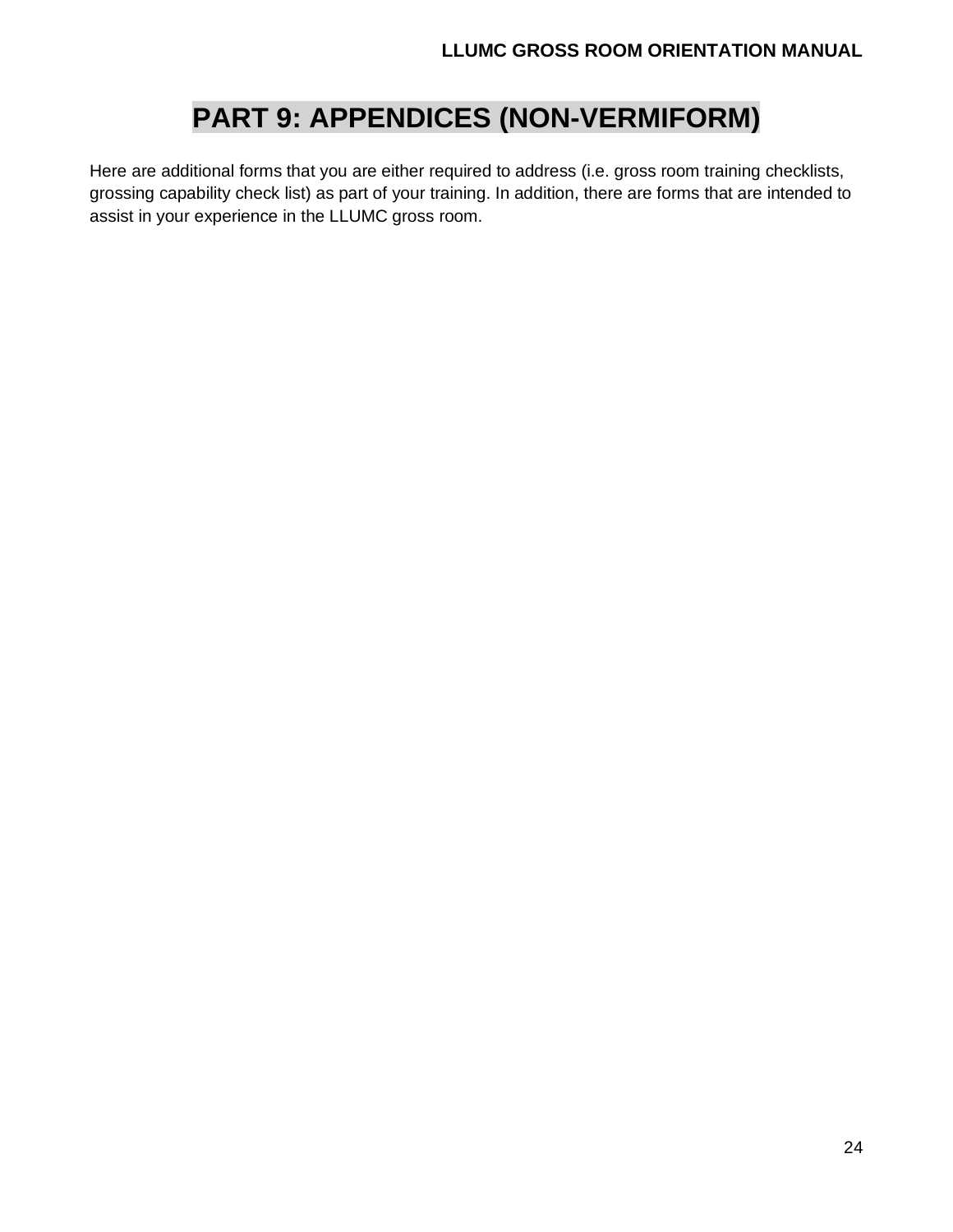|                                                                          | <b>CAP/ASCO Guidelines for Duration of Fixation for HER2 Analysis</b>                                      |                                                                  | $\frac{1}{2}$ 5 hours, < 72 hours                                                           |
|--------------------------------------------------------------------------|------------------------------------------------------------------------------------------------------------|------------------------------------------------------------------|---------------------------------------------------------------------------------------------|
|                                                                          | LLUMC Early Run: Starts at 1330, out of formalin at 2030; late run starts at 1500, out of formalin at 2200 |                                                                  |                                                                                             |
| (PROCEDURE)<br><b>DAY1</b>                                               | DAY 2 - 24 hours fixation<br>PROSECTION)                                                                   | DAY 3 - 48 hours fixation<br>(LOADING OF HELD<br>CASES)          | <b>CONSIDERATIONS</b><br><b>MEEKEND</b>                                                     |
| Specimens are accessioned<br><b>ACCESSIONING</b>                         | PROSECTION<br>breast mastectomy and lumpectomy<br>A priority is placed on prosection of                    | Cases grossed after 1330 (i.e.<br><b>ACCESSIONING</b>            | formalin at 2000<br>begin until Sunday at 1300, out of<br>* Weekend processing run does not |
| on the day of procedure;<br>ensures that breast<br>priority accessioning | specimens, including prophylactic<br>mastectomies. The goal is to have                                     | run) will be placed in the<br>caps not ready for the early       | Wednesday surgeries, if not grossed<br>* Mastectomy specimens from                          |
| early in the morning the<br>specimens can be grossed                     | thickness ready when the 1330 early<br>sections of appropriate size and                                    | basket (BERB) in the gross<br>designated breast early run        | and ready for processing run on<br>Thursday, will not come out of                           |
| following day                                                            | processor begins                                                                                           | room. These "held" cases will<br>be transferred to the processor | be in formalin for > 72 hours<br>formalin until Sunday at 2000, and will                    |
| SPECIMEN                                                                 | <b>SECTION VERIFICATION</b>                                                                                | when the 1:00 run is started on                                  | ₩<br>Mastectomy specimens from                                                              |
| Specimens are measured,<br>PREPARATION                                   | tissue section thickness and size with<br>Residents and PA students must review                            | the following day to ensure<br>maximal fixation and              | Thursday surgeries, grossed on Friday<br>$(+24$ hours), will not come out of                |
| differentially inked,                                                    | staff PA and/or pathologist prior to<br>closing caps. Tissue that is too thick or                          | processors. These cases will<br>processing duration on the       | formalin until Sunday at 2000 (> 72                                                         |
| sectioned in a manner to<br>maintain orientation and                     | large will impair proper processing, and                                                                   | have an extra 24 hours fixation                                  | hours)<br>* Mastectomy specimens from Friday                                                |
| integrity, and placed in                                                 | will be trimmed prior to submission.                                                                       | full duration of tissue<br>duration, and will undergo the        | will in most cases be in formalin for ><br>surgeries, if not grossed until Monday,          |
| formalin to ensure<br>sufficient volume of                               | PROCESSING INITIATION                                                                                      | processing to ensure quality                                     | 72 hours                                                                                    |
| thorough fixation                                                        | Blocks of breast tissue ready for<br>processing will be placed in the Breast                               | specimen processing and<br>histology.                            | formalin fixation duration is expected<br>* For the above scenarios in which                |
|                                                                          | Early Run Basket (BERB) in the gross                                                                       |                                                                  | to be > 72 hours, a pilot section (if                                                       |
|                                                                          | this tissue when the daily early (1330)<br>room. Gross room personnel will load                            |                                                                  | to comply with the 6-72 hours fixation<br>indicated) taken on the day of surgery            |
|                                                                          | run is started.                                                                                            |                                                                  | duration. Discuss these cases with                                                          |
|                                                                          |                                                                                                            |                                                                  | supervising gross room personnel                                                            |

 $\pi$